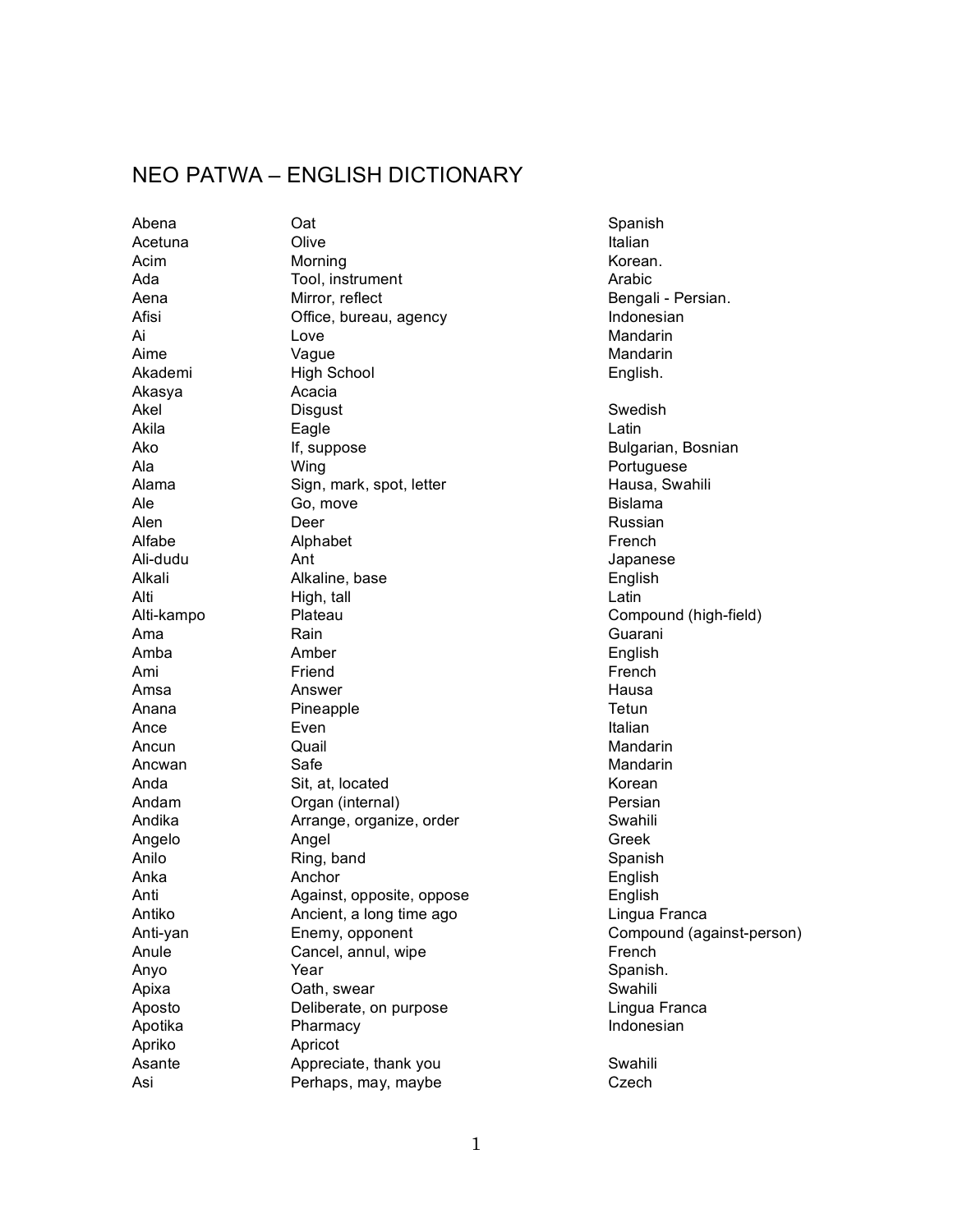Asili A s i m a Aspara A s p e Atom Auto Ax a A y a m **Babel** B a b i B a b o **Badan Bagatela Bage** B a h a y a Baila B a k a **Bakuli Baldi Balina** Balu B a m b u B a n B a n a Banana Banko B a o m i Barama **Basala** Basta Bata Baten Bati **Bauwe** B a w a B a w a m B a y a **Bayam Beben** B e b i **Bekun Bendi Bengan** Benka **Bensin Bentana Besiga** B i b i **Bicu** B i fo

Origin, original, source, nature Capital (city) Asparagus Aspect, view Atom Car Hope Chicken Confusion, confuse, chaos P i g Fool, foolish, stupid Almond **Trifle** Arch, bow Danger, warn of danger Dance Back, self, reflexive, return Bowl, basin, tub **Bucket** Whale B e a r **Bamboo** Evening, afternoon F l a g Banana Bank Secret **Twist** Onion Enough, sufficient Duck **Button** West Around, surround, circumference Below, down, under Garlic B a d Spinach Shake, tremble, shiver **Baby Bacon** Sell Eggplant Mole Gasoline Window **Bladder** Aunt Scorpion Before, forward, front, former, previous

Swahili Arabic Japanese-English French English English Hindi and Bengali. Malay **Hebrew** Indonesian. Korean Persian. Lingua Franca Swedish Indonesian Spanish Swedish Swahili-Arabic Hindi? **Turkish** Hindi Malay Korean English (banner) English English. Mandarin Arabic Arabic. Spanish Hindi, Arabic. Tok Pisin - English. **Turkish** Mandarin Indonesian Tagalog - Indonesian. Swahili Indonesian German English English Italian Hindi **Bulgarian** Arabic Spanish Lingua Franca Indonesian. Hindi English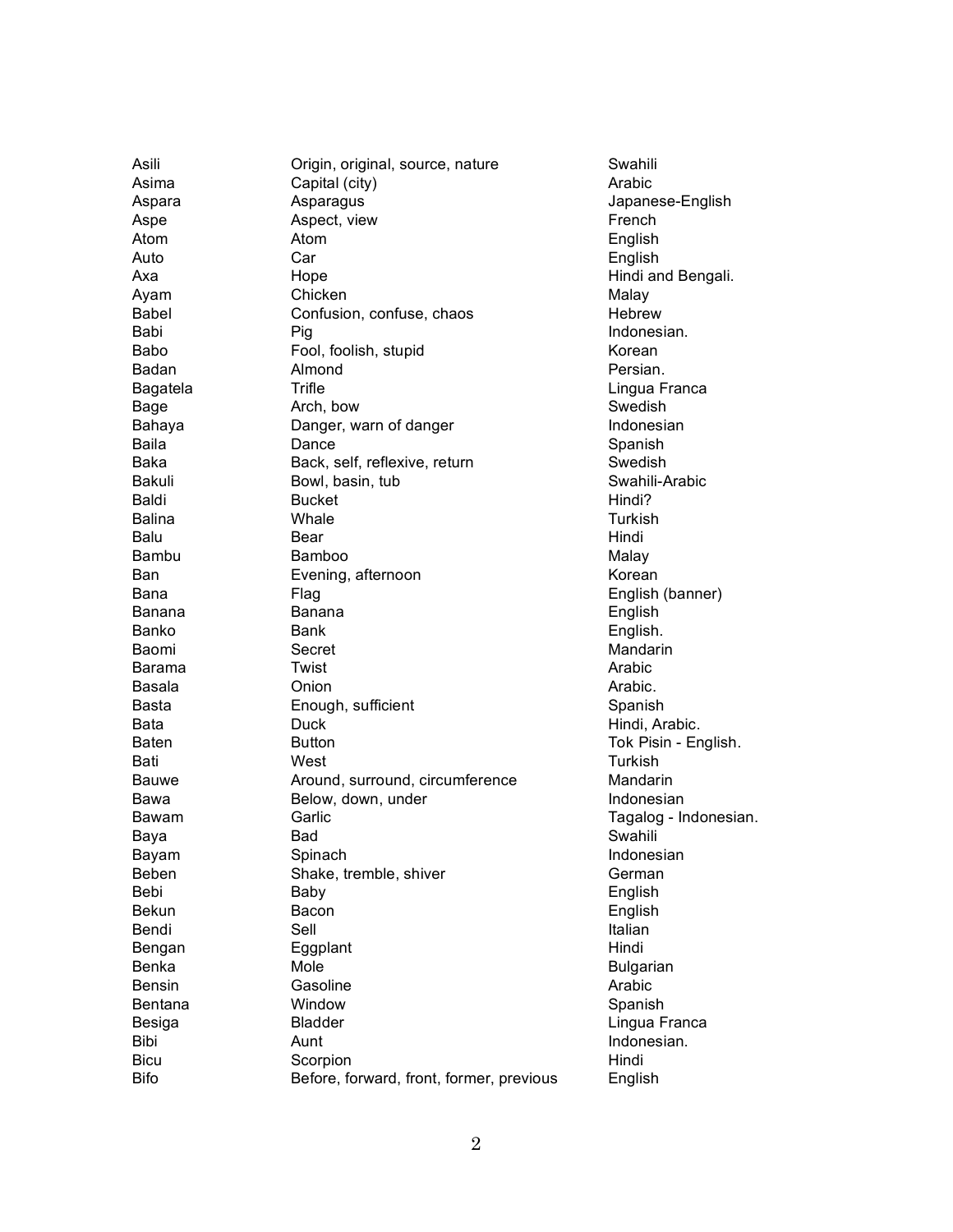**Bindi** Bini Bini-loban B i n o **Binya** Binya-ada B i s a **Bisita** Bita **Bitamin** Biya **Boben** B o k a Boka-cati **Bokoli** Boli **Bolostyan** B o m b a Bote **Botol Budo Bulana Bulbo Bulyon** B u m i B u s k a **Bustani** B w a m **Bwibwi** B y a s a **Byaxara Bye** B y e - b y e **Byel** Bye-stan C a b a Cabi C a i Caki Caku Cala C a m a C a n Cane Canta Canti Cape Capi Casto Cati

**Okra** Nose Nostril Wine Pinch, squeeze Tweezers, pincers V i s a Visit **Bitter** Vitamin Beer Drum Mouth, entrance Palate **Brocolli** Glass (material) Vine, ivy B o m b Barrel, cask Bottle, jar **Grape** Invite, call summon **Bulb Broth** Earth, soil Search, look for Garden, park Discard Spider General, ordinary, usually Trade, commerce Other, different Various White, Foreign K i c k K e y T e a Chalk Knife, sword, dagger **Blister** Association, party, club, team Sneeze Chin, jaw B a g Silver Tire, tired Print, engrave, stamp, seal Often, frequent Roof, top, lid

Hindi Persian Compound (nose-hole) Spanish Swahili Compound (pinch-tool) English Spanish English English Vietnamese Slovene Spanish Compound (mouth-roof) Mandarin Hungarian Spanish Italian Bengali - Portuguese. **Japanese** Hindi Spanish Indonesian-French Malay-Sanskrit Spanish Swahili. Indonesian Swahili Indonesian Swahili Mandarin Compound (different-different) Russian. Compound (other-country) O Hindi and Urdu - Portuguese Hindi Swahili Hindi. Hindi Swahili T h a i Persian **Bulgarian** Hindi Indonesian Hindi and Urdu. Russian. **Turkish**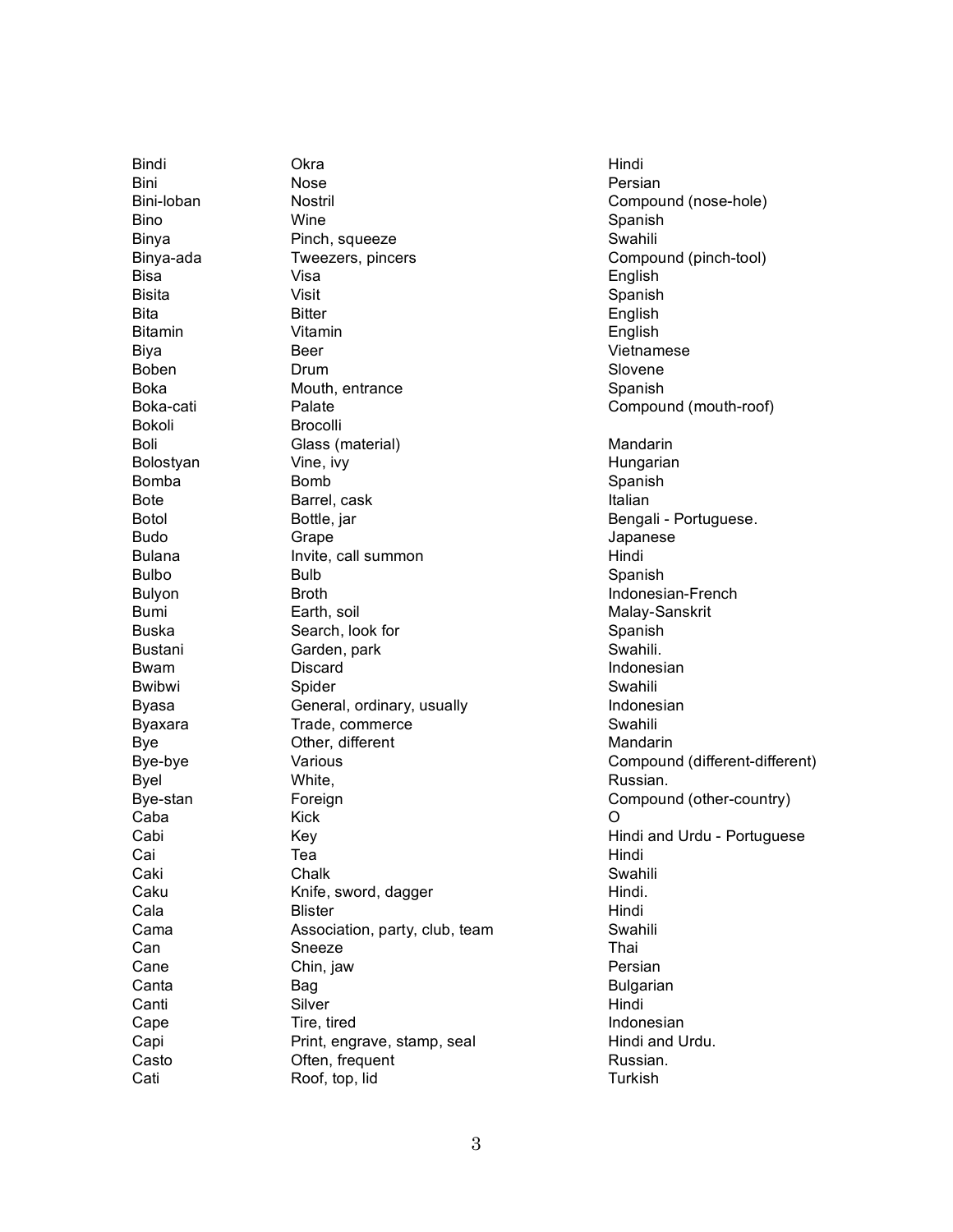Cati-cemba Attic Compound (roof-room) Cawal Rice Rice Reserves and Hindi Caya Shadow Hindi and Urdu. Ce **This** This Mandarin Cece Spark Spark Swahili Ceke Check (money) Ce-lado Here Compound (this-side) Celato Ice cream Italian Italian Cemba Room, apartment Cemba English Cen Sink, drown Sink, drown Sink, the South Sink of South American State Mandarin Ceo Class, rank, row Class of Swahili Cepu Copper Tamil Cidya Bird Hindi Cifan Eat, food, consume Mandarin Cifan-sol Eclipse (solar) Compound Cifan-toko Restaurant Compound (eat-shop) Cika Near, close, approach Japanese Ciki Inside, lining, within, among, between Hausa Cinami **Incidentally**, by the way **Incidentally** by the way **I** Japanese Cinwa **Frog** Frog **Mandarin.** Citi Letter, message Hindi Cixa Attitude, stance Attitude, and Attitude Attitude Attitude Attitude Attitude Attitude Attitude Attitude Attitude Attitude Attitude Attitude Attitude Attitude Attitude Attitude Attitude Attitude Attitude Attitude Attitu Coco Butterfly Japanese Comba Box, chest, suitcase Swahili Coyo Greedy Greedy Swahili Cucu Grandchild, descendant Mandarin Cufa **Punish Mandarin** Punish **Mandarin** Mandarin Cufa-kasa Prison Compound (punish-place) Cuka **Vinegar** Indonesian Vinegar Indonesian Cule Depart, from Mandarin. Culi Steal, rob Singlish - Malay. Cuma Iron, steel Swahili Cungwa Investigate, research Swahili Cungwa-kasa Laboratory Compound (research-house) Cuti Holiday, vacation Hindi and Bengali. Daimon Demon, devil, ogre Daiti Replace, substitute, instead of Mandarin Dalam Deep Deep Indonesian Dale **Far, distance Farge Russian** Dalimu Cruel, fierce, violent Cruel, Swahili Damu Blood Swahili/Arabic Dan Gall, courage, brave Canadarin Mandarin Daniya Coriander Corianter Hindi Danta **Tooth** Hindi Danta-medika Dentist Compound (tooth-doctor) Danwe Unit Unit Mandarin Danyo Injury, wound, damage Spanish Dasal Pray, worship Pray, worship Pray, worship Pray, and the Tagalog Dasal-kasa Temple, shrine, church, mosque Compound (worship-place) Daswan Plan, idea Mandarin.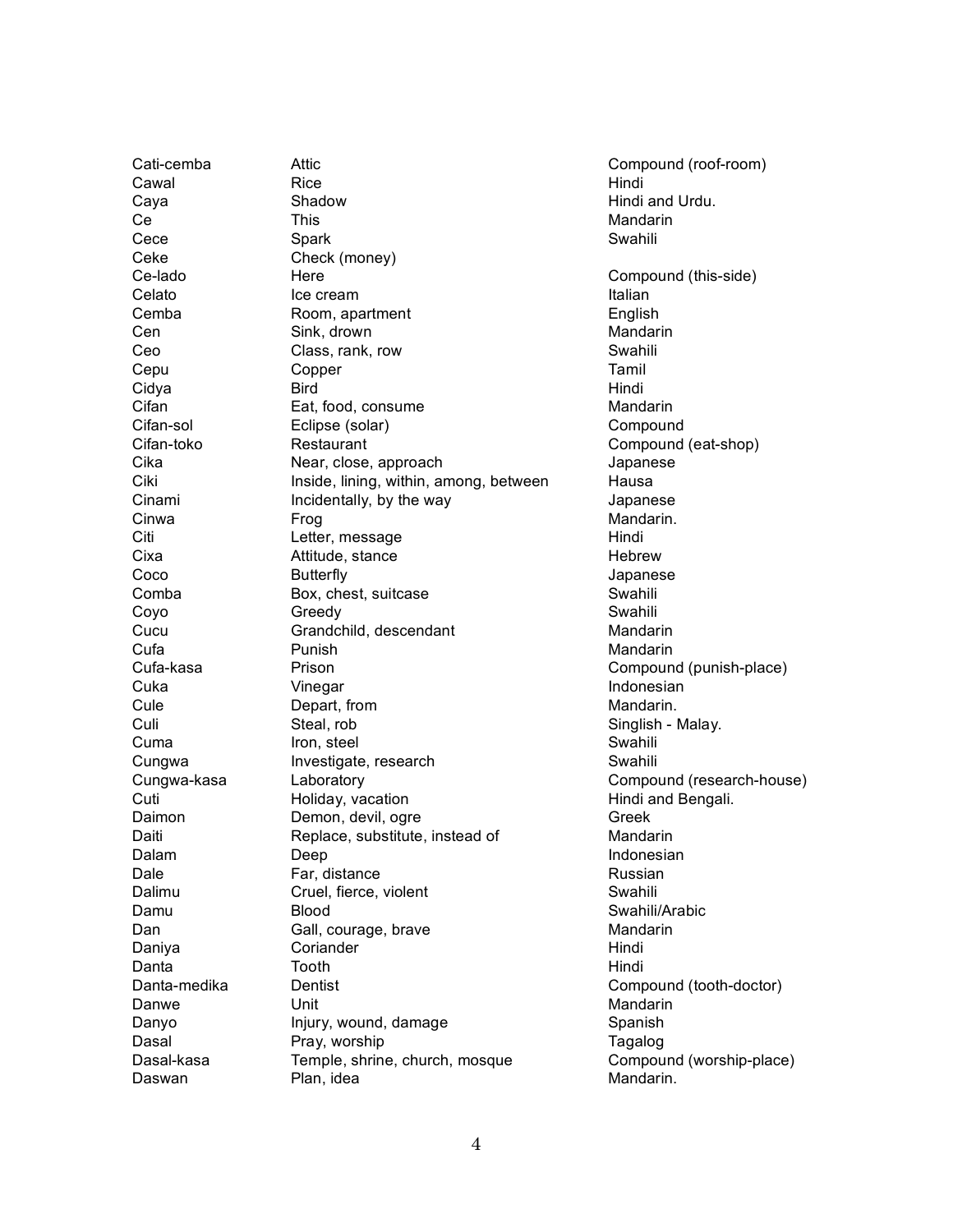| Datu        | Across, cross, ford, ferry      |
|-------------|---------------------------------|
| Dawa        | Medicine, drug                  |
| Deblo       | Trunk, stem                     |
| Deka        | 10 (ten)                        |
| Delantal    | Apron                           |
| Delfin      | Dolphin                         |
| Delo        | Thing (affair), business, fact  |
| Demi        | Half, halve                     |
| Dena        | Give, for/to                    |
| Depo        | Account, deposit                |
| Desa        | Village                         |
| Desi        | 1/10 (one-tenth)                |
| Detel       | Detail, delicate                |
| Deti        | Dirty, messy, cluttered         |
| Dewa        | God                             |
| Dewa-delo   | Religion                        |
| Di          | Marker:possession, modification |
| Didi        | <b>Brother</b>                  |
| Diki        | Wild, undomesticated            |
| Din         | Day                             |
| Dinasti     | Dynasty                         |
| Ditu        | Map                             |
| Do          | 2 (Two)                         |
| Dola        | Dollar                          |
| Dolce       | Sweet                           |
| Dosye       | Folder, record, file            |
| Dubyo       | Doubt, suspect                  |
| Duca        | Shower                          |
| Dudu        | Bug, insect                     |
| Duka        | Sad, sorrow, grief              |
| Dulun       | Ferry boat                      |
| Duman       | Ask, question                   |
| Dunya       | World, earth                    |
| Dwana       | Customs                         |
| Dwel        | Live (somewhere), dwell         |
| Dwi         | Correct, right                  |
| Dyen        | Point, tip, dot                 |
| Ebi         | Shrimp                          |
| Egaki       | Draw, describe                  |
| Eleya       | Float                           |
| Embasi      | Embassy                         |
| Ensin       | Engine, motor                   |
| Ensua       | Insure, insurance               |
| Ensua-papye | Certificate, bond               |
| Enta        | Enter, join                     |
| Eskale      | Climb, rise, lift               |
| Espi        | Spy                             |
| Espote      | Sports, athletics               |
| Etone       | Surprise, surprised             |
| Faifa       | Lightning, electricity          |
|             |                                 |

**Telegu** Swahili/Hindi Slovene Metric Spanish Many Russian French Hindi. English Indonesian. Metric English English Hindi Compound (god-affair) Mandarin Mandarin Russian Hindi French Mandarin Hindi English Italian French Italian Italian Swahili/Zulu Indonesian - Sanskrit. Mandarin Seychellois Arabic Spanish English Mandarin Mandarin **Japanese Japanese** Swahili English Tok Pisin English Compound (guarantee-paper) English French Spanish Spanish French T h a i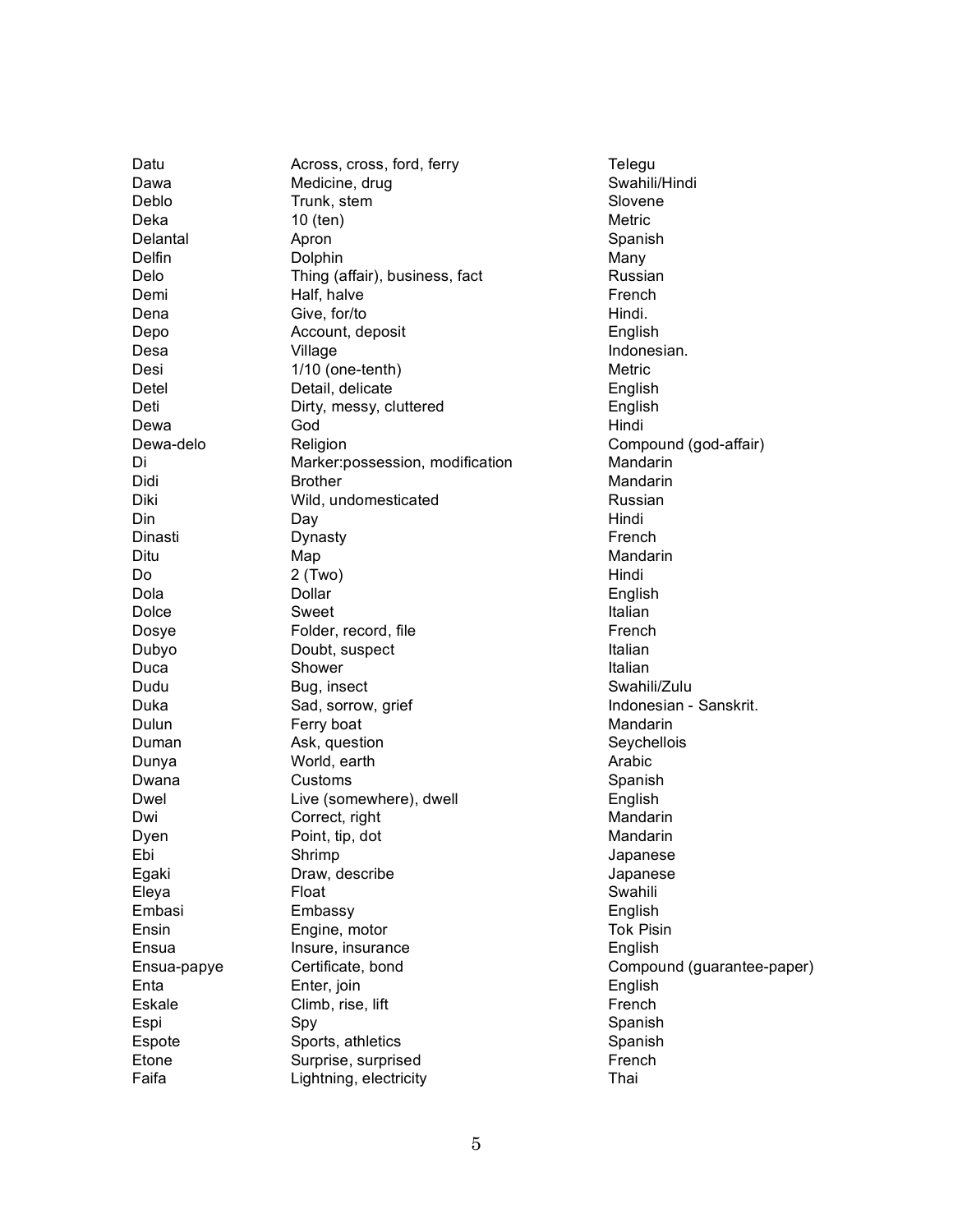(crazy-dog-disease)

Fal Wall, obstacle, hinder Wall, and the Hungarian Fala Fruit, outcome **Fruit, and Fruit, and Fruit, and Fruit**, outcome **Hindi**. Falena Moth Moth Spanish Falo Obey, comply, in accordance with, thus English Falta Lack, defect Contract Lingua Franca Fama Fame, famous **Fame, Fame, Famous** Portuguese Fame Hungry Hungry Hungry Hungrian Hungrian Hungrian Hungrian Hungrian Lingua Franca Famili Family English Fan Direction, aim, toward Mandarin. Fangen Catch, seize, arrest Carchester German Fanusi Lamp, lantern Swahili/Arabic Fasana **Odor, fragrance, smell** Contained Telugu Fasen Close, fasten English Fasil Easy Easy **French** Fasin **Act, behavior, activity Bislama** Fasin-kalim Verb Verb Compound (act-word) Felce Fern Fern Italian Felelem Fear, afraid Fear and Hungarian Felen Slip, slide German Fen Minute Minute Mandarin. Fenda Crack, fissure, gap **Portuguese** Portuguese Fese Feces, excrement English, Latin Feya **Fairy, elf, goblin** Russian, Ukrainian Feyo Ugly Ugly **Portuguese** Figyel **Watch, observe, monitor Hungarian** Fika **Arrive, until Arrive, and Arrive**, and Arrive, and Arrive, and Arrive, and Arrive, and Arrive, and Arrive, and A File **Net, web, network Net and Net Allem French** Filin Cork Arabic Filta **Felt (fabric)** Felt (fabric) Swedish Finga **Finger, indicate Bislama - English** Finger, indicate **Bislama** - English Fini Finish, complete French. Fisi Swahili Hyena **Martia a Tanzania Na Tanzania Na Tanzania Na Tanzania Na Tanzania Na Tanzania Na Tanzania N** Flambe Burn, roast, excited French. Flambe-fyela Phosphorus Compound (burn-stuff) Flece **Arrow Arrow Arrow Portuguese** Foce Train Train Train Mandarin. Foka Seal Seal Spanish Fokali Vowel Swahili Fokasi **Focus, attention Focus English** Foli Crazy, folly, insanity Crazy, folly, insanity French Foli-ulu-malato Rabies Compound Foni **Telephone, voice English** English Fosa **Hole, pit Hole**, pit **Lingua Franca** Foto Photograph **English** Foto-maxin Camera Compound (photo-machine) Fuki Blow, puff **Blow, puff** Japanese Fula **Flower** Flower **Figure 1** Fulana Sweater Sweater Swahili Fume Smoke Smoke Italian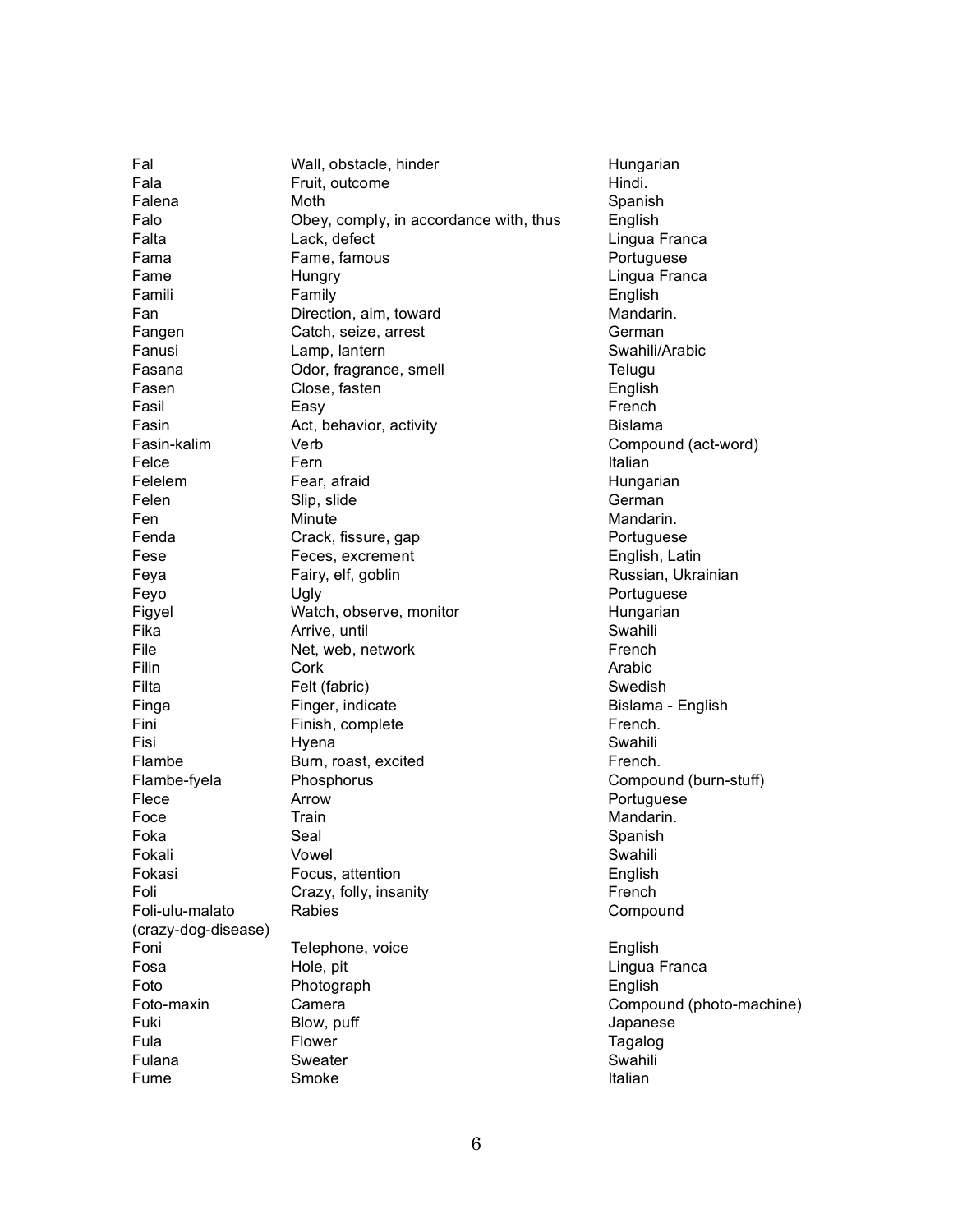Fundi Fungi Fungo Fungu Fupi F w a Fwego Fwego-din Fwego-finga Fwego-flece Fwego-koken Fwego-kona Fwego-monte Fyela Fyesta Gabel Gadi Gafamen **Gamalo** G a m i a Ganan Gandum Gandum-kona Gani Ganta Gasa Gasa-dudu Gaseta Gati Gati-kepala Gato Gaxi Genki Geta Gida Gila Gili Gobi Gole Golfo Goli Goxi Gubu Guda Gudi Guha Gulabi Gulam Guru Gutana

Melt, liquify Function, role Mushroom Piece, portion Short Liver Fire **Tuesday Flame** Rocket, missile Grill A s h Volcano Thing (substance, element) Party, celebrate Fork, division Throne, position, title Government Camel Basket, cage Crab Wheat Flour See, look Hour **Grass** Grasshopper Newspaper Hard, solid Stubborn Cake Hair Health, healthy, vigorous Rubber Part, section, chapter Wet I n - l a w Cauliflower Saliva, spit B a y Ball, sphere Forehead Hippopotamus **Gland Blind** Cave R o s e **Gram Teacher** K n e e

Lingua Franca Latin Italian. Swahili Swahili. French Spanish. Compound (fire-day) Compound Compound (fire-arrow) Compound (fire-cook) Compound (fire-ash) Compound (fire-mountain) Latvian Spanish German Hindi English. Arabic Bengali - Portuguese **Burmese** Malay-Persian Compound (wheat-powder) Hausa Hindi Hindi Compound (grass-insect) Russian. **Telugu** Compound (stone-head) French Hausa **Japanese** Indonesian Hausa Hindi. **Japanese** Hindi Swahili Italian Hindi Hausa Fulani. Arabic **Telugu Telugu Telugu Japanese** Malay-Sanskrit Hindi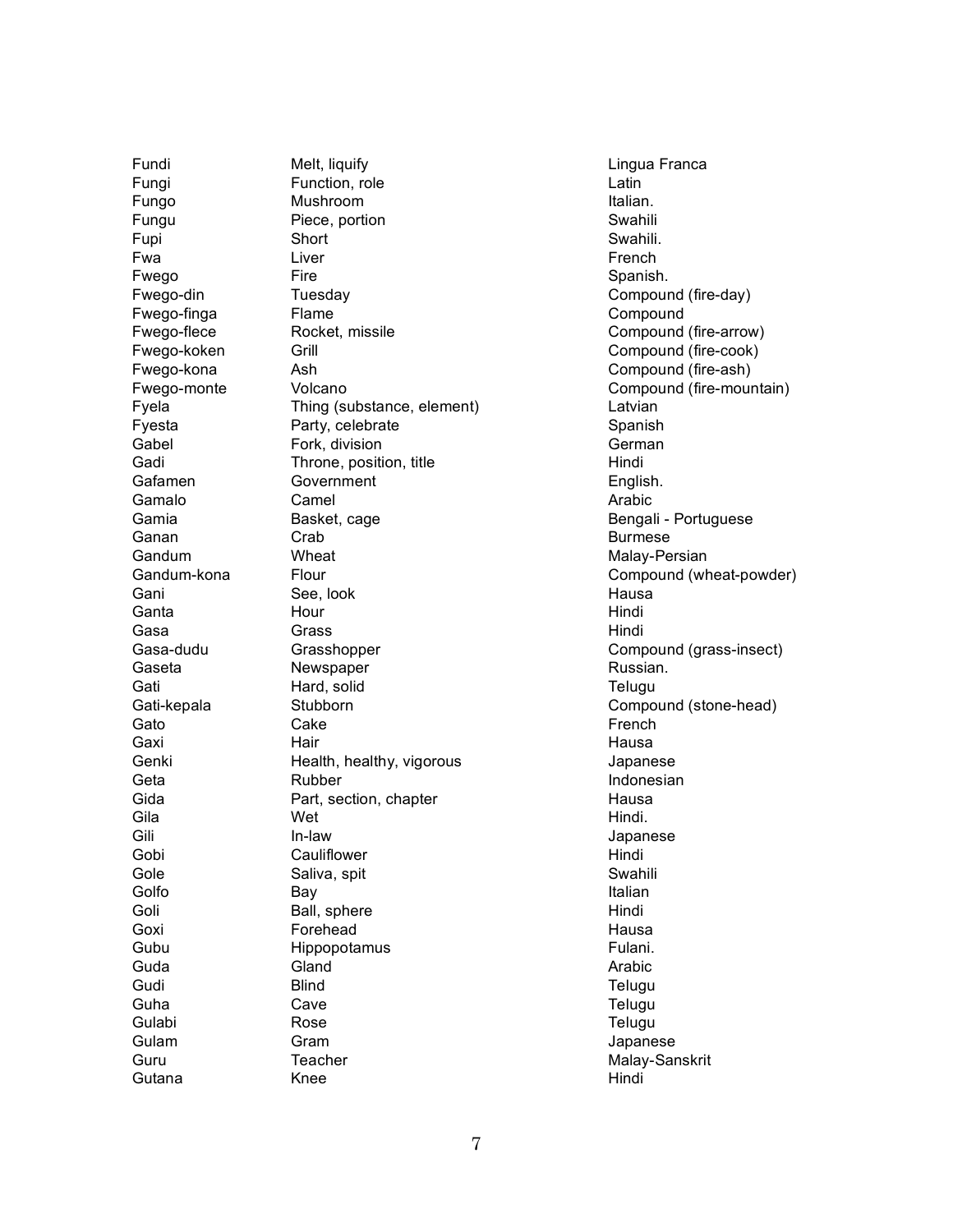Gwai G w i Habari Hace Haci Hafen Hafen-kasaba Haka Hakoi Haldi Halena Hali Halka Halom Halumi Hamama Hamil Hamoni H a n Hansa Hapen Hapi H a s e Hase-wadi Haten Hau H a w a Hawala Hawa-maxin Hawa-toki Hefi Heka Heka-noga Heli H e m a Hilo H i m a Hisan Hitel Holom Homa Hotel Hoya Hutan Hyelo Hyomo I b o I c a k a I l a I l a i

Strange E a r News, report, info, history Ax e B e e Harbor Port Right, privilege Bury, plant (seeds) **Tumeric** S a n d Condition, state, position Light, not heavy Pile, heap Aluminum Pigeon, dove Pregnant Balance, harmony Sweat Goose, swan Occur, happen, take place Happy, pleasure D o Reveal Hate, dislike Good, should Wind, air, breath Authority F a n Rumor Heavy, weight, burden 100 (hundred) Centipede Turn, rotate, spin Tent String, cord, thread, relation Snow Horse Credit, lend **Throat** Fever Hotel Jewelry, ornament Forest Ice, freeze, solidify Yeast, ferment Because, reason, cause, aim Shark Except Leaf, page, card

Mandarin. Korean Arabic English **Japanese** German Compound (harbor-town) Hindi and Urdu Tetum Hindi **Etruscan** Swahili Hindi Hungarian Arabic Arabic English Mandarin Sanskrit English English. Spanish Compound (make-clear) Dutch Mandarin Hindi Hindi Compound (wind-machine) Compound (wind-talk) English Metric Compound (hundred-leg) English Swahili Spanish Sanskrit (Himalayas) Arabic. Hungarian Mandarin Swahili English Spanish Indonesian Spanish Korean Russian Zulu Swahili Tamil.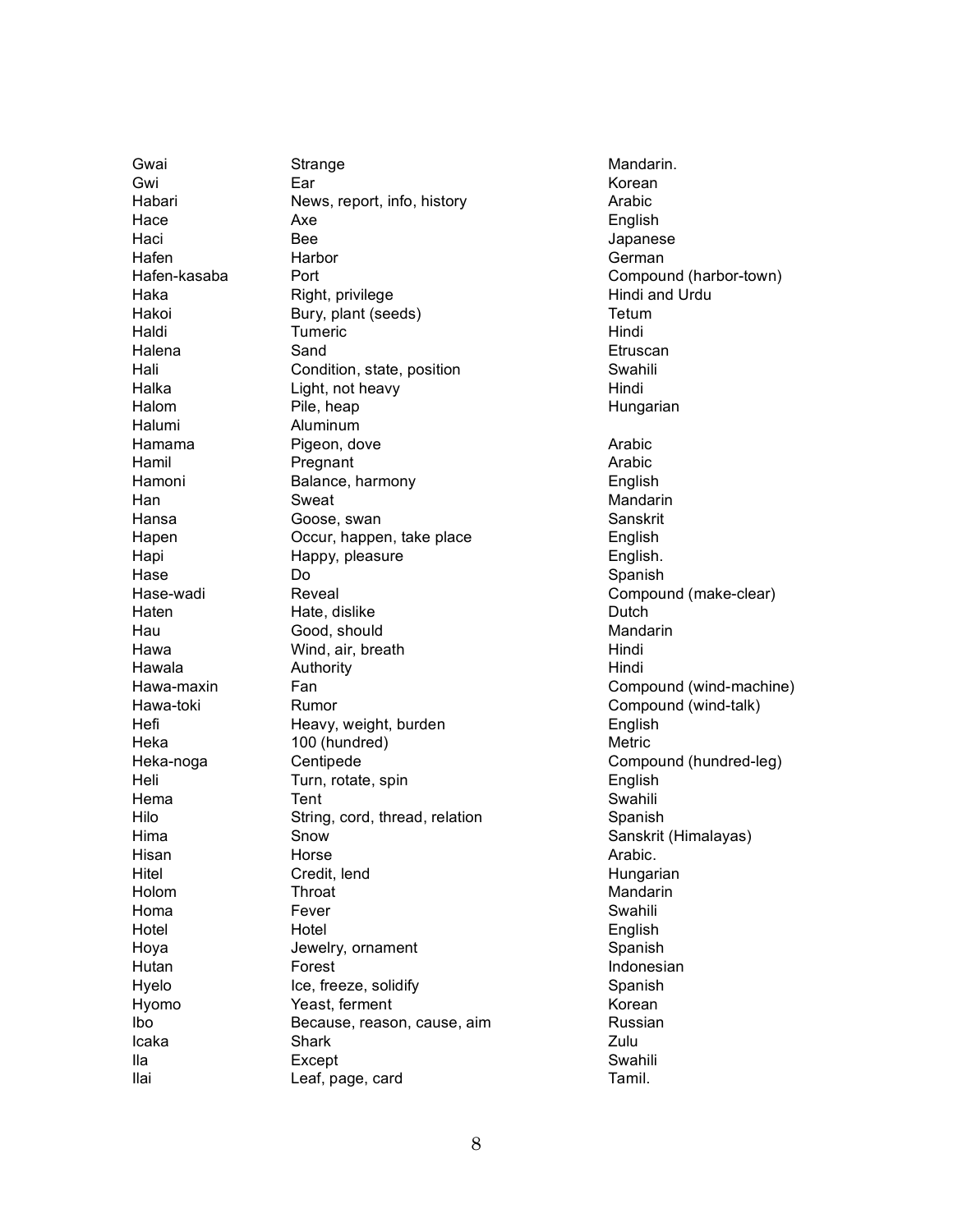llasto I m a Imbenta **Imigrasi** I m p i Impi-yan I n fo Intanase Inteli Istana **Itibati** Kabati K a b y a K a c a m K a c a n a Kacana-xito K a c i K a d a i Kadai-lei K a d o K a d u K a fa K a fe Kaixi K a j u Kakawate K a l a K a l a m Kalda Kalenda K a l i Kaliko Kalim Kalim-andika Kalim-kitabo Kalson K a m a l K a m b a K a m b i K a m e K a m i K a m i n a K a m i s o K a m o m e K a m p a n a K a m p o Kampuni K a m y o n K a n a K a n c a

Picture Now, present Invent Immigration Army, military Soldier Information, notice, advertising International Smart Palace Prove, evidence, faith Cabinet C l a m Bean, nut Treasure, precious Jewel, gemstone Price, value Lizard Reptile Present, gift Pumpkin Cover Coffee, coffee shop **Begin** Tree, wood Peanut Art, craft, skill Cabbage Hot, warm Calendar Time, occasion, chance Cloth, sail, clothes Word Syntax Dictionary Underwear Blanket, quilt, cover Rope, bind Change, exchange, adjust **Turtle Bite** Walk, step Shirt Seagull B e l l Field, countryside, farm Company Truck, bus Cane Hook

**Japanese Japanese** Spanish Indonesian Zulu Compound (army-person) English English English Indonesian Swahili Swahili **Tagalog** Singlish - Malay Hindi Compound (treasure-stone) Korean and Japanese. Indonesian Compound (lizard-type) French Hindi English **Italian** Mandarin Indonesian Nahuatl Hindi Persian **Italian** English Singlish - Malay. **Bislama** Arabic Compoun (word-order) Compound French Hindi Swahili Spanish **Japanese Japanese** Spanish Spanish, Tagalog. **Japanese** Lingua Franca Spanish Swahili Bislama - French Lingua Franca **Turkish**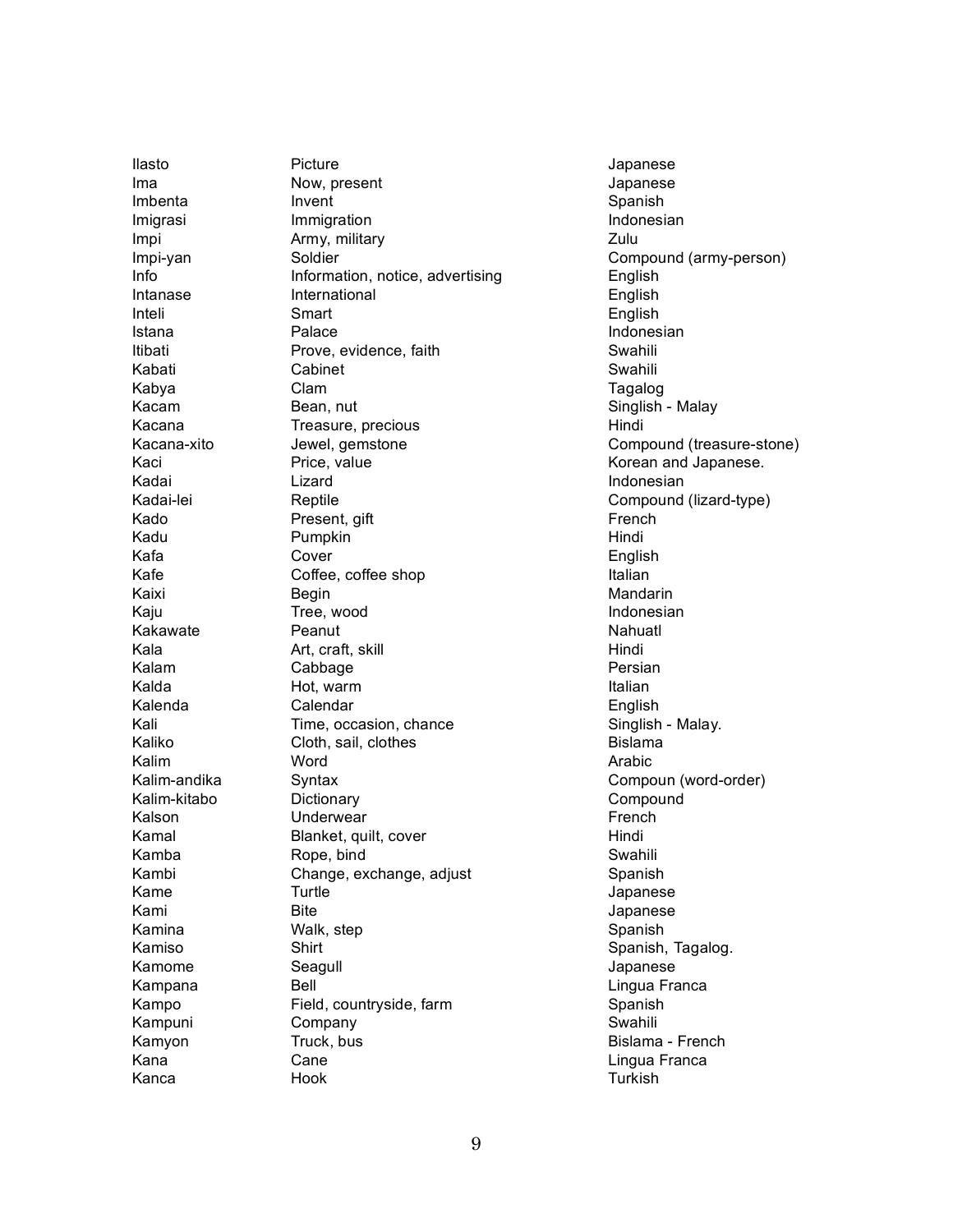Kande Storage, provision Swahili Kanta Sing, song Shanish Spanish Kantina **Bar** Bar Spanish Kantu Candy Candy Candy Candi Kanun Law, rule, regulation Turkish, etc. Kapal Boat, ship Boat, ship Malay-Tamil Kapice **Understand, grasp, seize** Italian Kapla **Drop (liquid), grain** Chronic Chronic Russian Russian Kasa **House, building** Spanish Spanish Kasana Closet Context Closet Closet Closet Close Close Close Close Lingua Franca Kasa-sana-maista Architect Compound (house-make-specialist) Kaso Case Case Spanish Kastali Chestnut Chestnut Chestnut Chestnut Chestnut Chestnut Chestnut Chestnut Chestnut Chestnut Chestnut Che Kasumi Mist, fog, steam Japanese Kata Cut, divide, discount Cuter Cut, divide, discount Arabic, Swahili Kataci Shape, form, appearance Japanese Katil Bed Bed Thai-Tamil Katin Curtain English Katina Tight, strict Cujarati Kawal **Protect, quard, defend Indonesian** Kawi Chair, seat, stool Thai Kawim Marry Marry **Indonesian** Kaxe Hide Hide **French** Kaya Rich Rich Singlish - Malay Kayena Chain, link Chain, compared Chain, and Chain, link Chain Chain Chain Chain Chain Chain Chain Chain Chai Kayu-din Thursday Thursday Compound Kayu-fal Fence Fence Compound Kayu-maista Carpenter Compound (wood-specialist) Ke Spanish Kecapi Ketchup English Ke-lado **Compound (what-side)** Where Compound (what-side) Ke-moda How How Compound Kenge Ray, beam Swahili Kepala **Indonesian** Head, lead Indonesian Indonesian Ke-po Why Compound (what-preposition) Keso Cough Cough Cough Mandarin Ketawa **Laugh** Laugh **Malaysian.** Ketel Kettle English Ke-wela **Compound (what-time)** When Compound (what-time) Ke-yan Who Compound (what-person) Kiasi Cautious, careful Cautions, careful Singlish Kicune Fox Fox Form Form The Bank Ricune Bank Form The Bank Ricune Bank Ricune Bank Ricune Bank Ricune Bank Ricune Bank Ricune Bank Ricune Bank Ricune Bank Ricune Bank Ricune Bank Ricune Bank Ricune Bank Ricune Bank Ricune Kida Worm Hindi Kili Humor, funny, joke Hindi Kilo 1000 (thousand) Metric Kilya Kidney Arabic Kime Decide, choose Japanese Kimya Chemical **Indonesian** Kina Shell, armor, crust Tok Pisin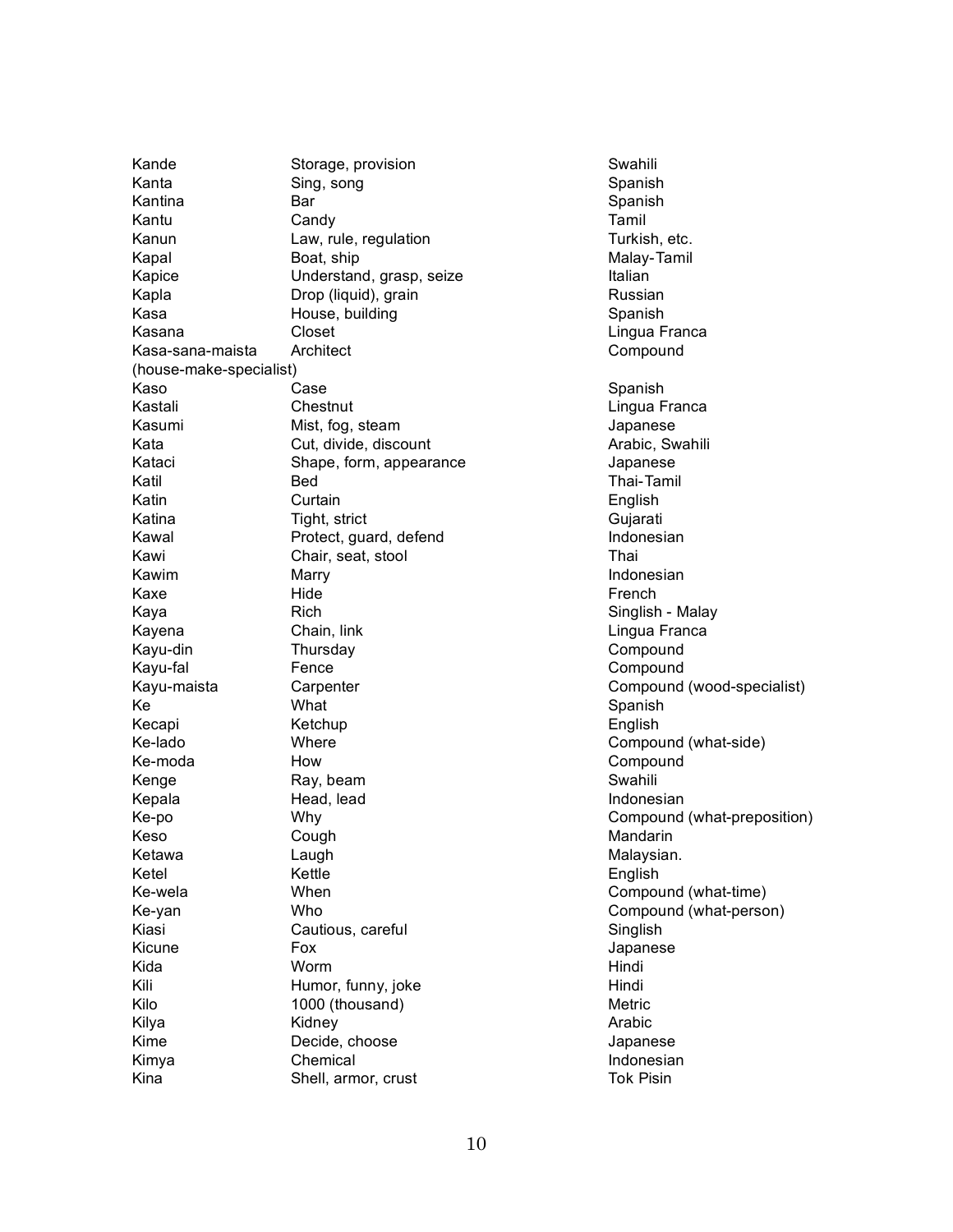Kina-dudu K i n i K i p a n K i s i m a Kitabo Kitabo-kasa Kitimbi K l a u Kliente K l i m a K o h o l K o k e Koken Koken-maista Kolano K o l e Koleto Koliso Kolona Kolta Kolta-fyela Komiti Kompyuta K o n a Koneyo K o n o Konseyo Konsonanti Konti K o p a K o p i K o s e K o s m o K o s t a Kule K u l i Kuli-delo Kulya **Kumpul** Kunci Kupola K u r m a K u s e n K u s i n a K u s i n i Kutam Kutu Kutun K u x i Kwanka

**Beetle** Buy Continue Well, waterhole Book Library Trick, cheat, deceive Grey Customer, guest Climate Alcohol Hang Cook Chef Necklace Stick, adhere, glue Collar Wheel Column Coal Carbon Committee Computer Powder, flour Rabbit Cone Advise, recommend Consonant Some, a number of Cup, glass Copy, duplicate, imitate R u b Universe, outer space Back (anatomical) Run, flow, current Work, job **Business** Right, direction Gather, collect, lump Cheek Dome Date (fruit) Cushion, pillow Kitchen South Crime, sin Rust Cotton C o m b Wake, awake

Compound (shell-bug) Bengali. **Bislama** Swahili Arabic Compound (book-building) Swahili Javanese Spanish Spanish Arabic Haitian FC Dutch Compound **Italian** French **Italian** Russian Lingua Franca German Compound English English **Japanese** Spanish Greek Spanish Swahili **Tagalo** Spanish English Tetun Greek Portuguese Saramaccan CE Pidgin Compound (work-thing) Swahili. Kupang Malay Hausa. Hungarian Malay-Persian Dutch Lingua Franca Swahili Malayalam Swahili Arabic **Japanese** Swahili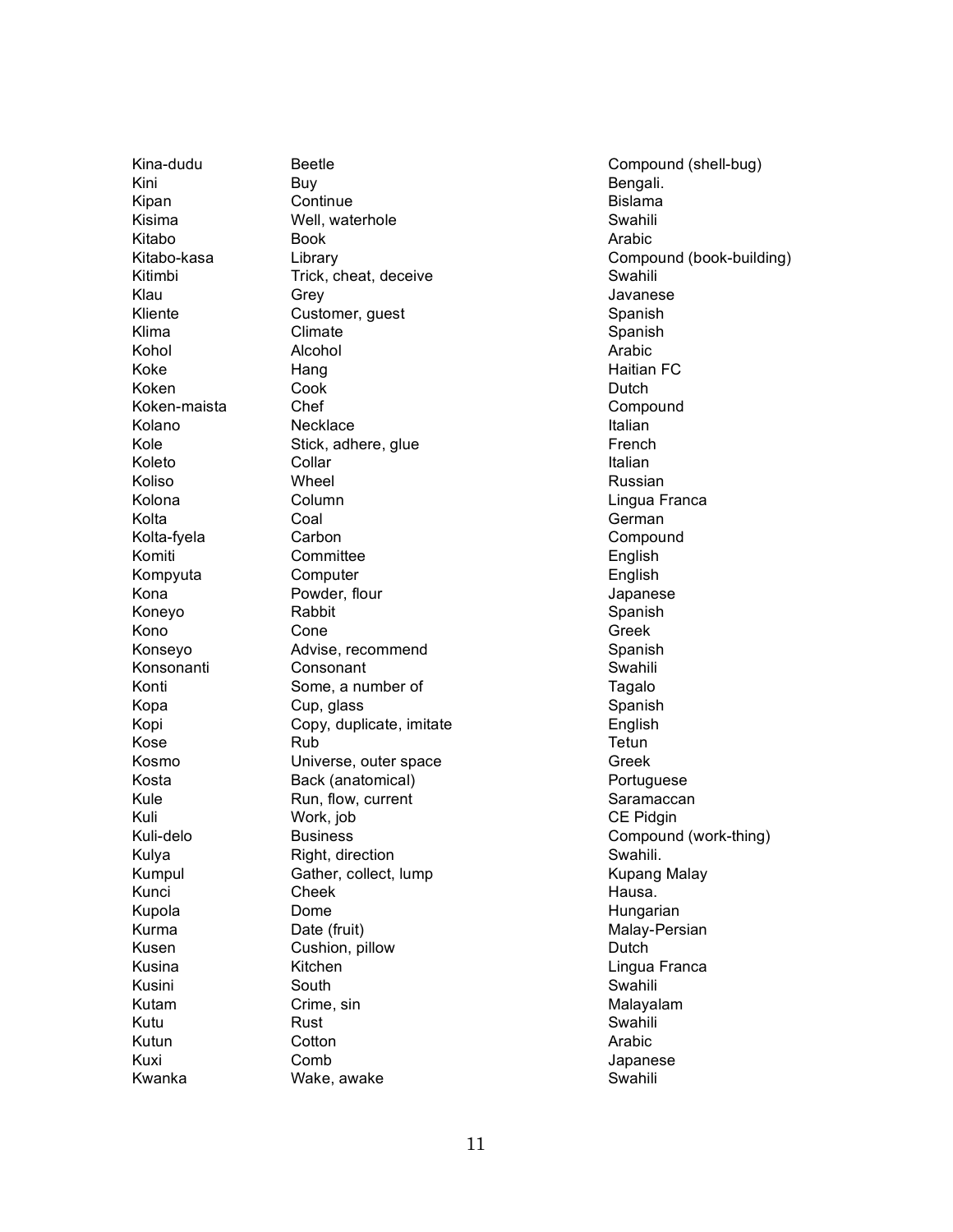Kwasi **Almost, almost all COVERTS** Extends Almost all **Latin.** Kwelo **Neck** Neck Spanish Kyalta Scream, cry Scream, cry Scream, cry Scream, cry Screen Screen Screen Hungarian Kyan Write, scratch Thai Kyeto **Guiet, silent, still Spanish** Spanish La Marker:emphatic particle Singlish Labi Lip, edge, border Tagalog Lada Smell, odor Smert Swahili Lado Side Side Spanish Lagano Radish Tagalog Lagi **Again** Again **Communist Again** Singlish - Malay Lago Casa Lake Casa Casa Spanish and Italian. Lagu **Pull, stretch, subtract, attract Pull** Lai Come, become Mandarin Lakwa **Water** Water **Lingua Franca** Lakwa-din **Compound** Wednesday **Compound** Compound Lakwa-fyela Hydrogen Compound (water-stuff) Lakwa-koken Boil (cook) Compound (water-cook) Lala Sleep Zulu Lalu **Exceed, more than, excessive, beyond** Indonesian Lalu-din Yesterday Compound (pass-day) Lalu-wela **Past, the past Past Past Compound (pass-time)** Lama Blade Lingua Franca Lamba Long, length Long Long Hindi Lamba-kawi Bench Compound (long-chair) Lana Wool Lingua Franca Lantai **Floor** Floor **Indonesian.** Lasa Taste, flavor Caster Caster Tagalog Lasta-cidya Swallow (bird) Russian+compound Late **Milk** Milk Spanish and Italian. Latuga **Lettuce** Lettuce **Italian** Lefe Effect, influence, affect Effect French Legim Vegetable **Bislama** Lei **Kind, type, group, belong** Mandarin Mandarin Lelu Wolf Chinook pidgin Lema Weak Indonesian Leni Lazy Lazy **Russian** Leni-fyela **Argon** Argon Compound (lazy-stuff) Lensa Lens Lens **Indonesian** Lento Slow, late Lingua Franca Lepi Ripe, mature Communication Sranan Lese Let, allow French Leste **East** East **Portuguese** Leto Summer Summer Russian Li Profit, benefit Mandarin. Lida Tongue, language Indonesian. Lifafa **Envelope Envelope Hindi** Lihai Terrible Mandarin Lila Purple Tagalog Lili Lily English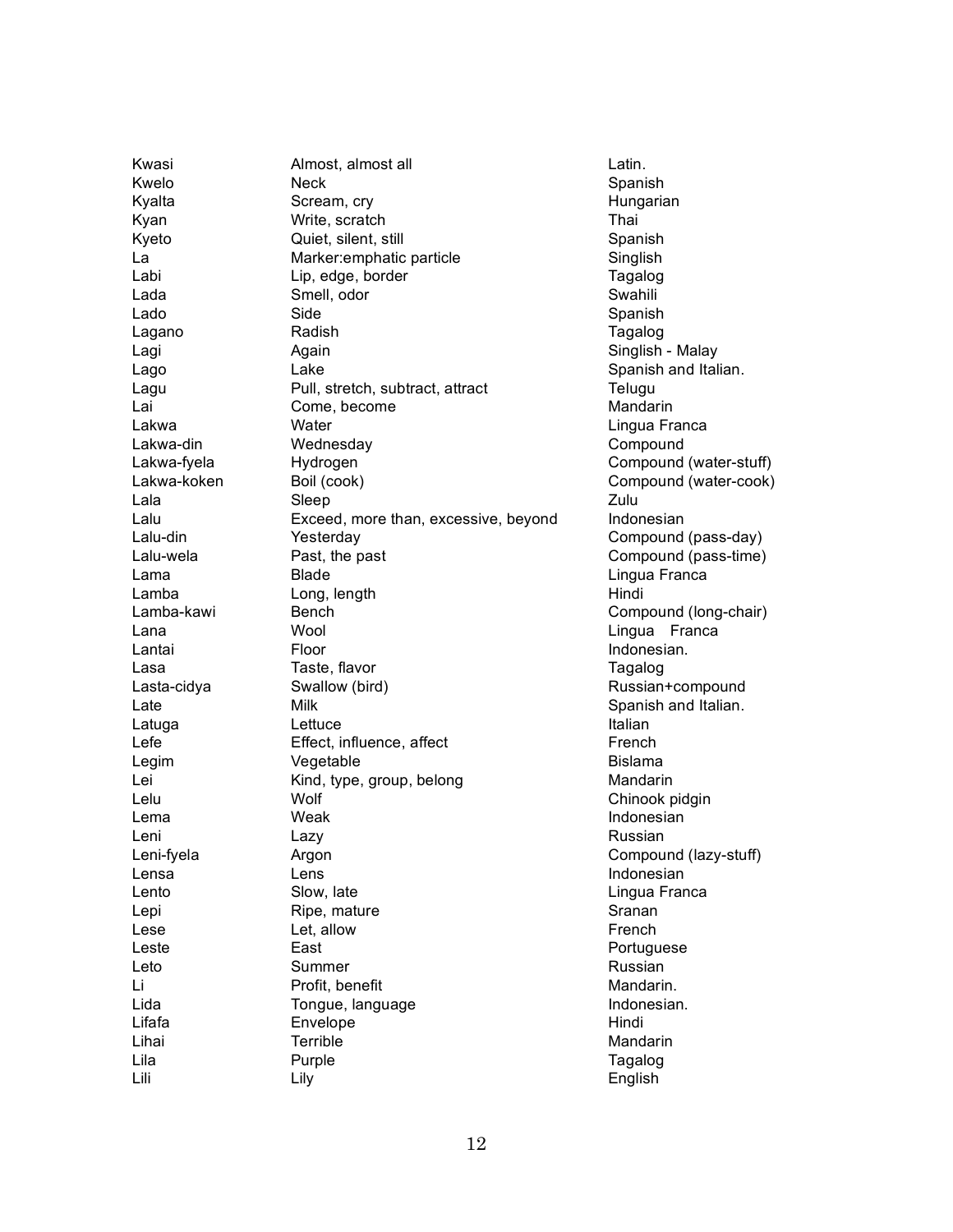Lilin Wax Tetun Limito **Limit, boundary** Changes and Changes Channel Channel Channel Channel Channel Channel Channel Channel Channel Channel Channel Channel Channel Channel Channel Channel Channel Channel Channel Channel Channel Channel C Limon **Lemon Lemon Contract Contract Persian** Limpya Clean, tidy Lingua Franca Lin-planta Flax Swedish/Compound Linya Cine, row, series Communication Communication Communication Spanish Linya-ada Ruler (tool) Compound (line-tool) Lipeka Shoulder, carry Lingala Lisen Hear, listen English Lisensi License English - Swahili. Lista List Spanish Lita **Liter** Liter **Contract Contract Liter** French Lodo Mud Spanish Logi Study, area of study, area of specialty Greek Lopital **Hospital, clinic Hospital**, clinic **French creoles** Loxi Lie down, horizontal Loxi Russian. Luca Fight, struggle Spanish Luca-delo **War** War Compound (fight-affair) Luceto Lock, bolt Lock and Lock and Lock and Lock and Lock and Lock and Lock and Lock and Lock and Lock and Lo Lucu Interesting Indonesian Lulu Pearl Pearl Amharic, Swahili Lumen Light, glory Latin Latin Luna Moon, month Spanish. Luna-din Monday Compound Luneta Eyeglasses Lingua Franca Luo Naked Naked Mandarin Lupa **Forget** Forget **Indonesian** Luya Ginger Ginger Tagalog Lyan Connect, link, joint Connect and Mandarin Lyao Bright Bright Mandarin Lyu 6 (six) Mandarin Ma Marker:question particle, or Mandarin Macam Resemble, similar, like, as if Singlish Maci Match, game **English** Macu Old Quechua (Machu Picchu) Mada Still, yet Still, and Still and Still and Still and Still and Still and Still and Still and Still and Still and Still and Still and Still and Still and Still and Still and Still and Still and Still and Still and Still Madara **Lecture, sermon Containery** Swahili Mafan Troublesome, excuse me Mandarin Maga Male, man man Telugu Maga-andam Penis Compound (male-organ) Maha Big, large, great Sanskrit (Maharaja) Maha-finga Thumb Thumb Compound (big-finger) Mahal **Expensive Expensive Indonesian.** Maha-skola **University** Compound (big-school) Maha-stan Continent Compound (great-land) Maha-yan Adult Adult Compound Mai Vein Mandarin Maise Corn Corn Spanish Maista **Expert, specialist** German Maixa Live, life Christian Maixa Swahili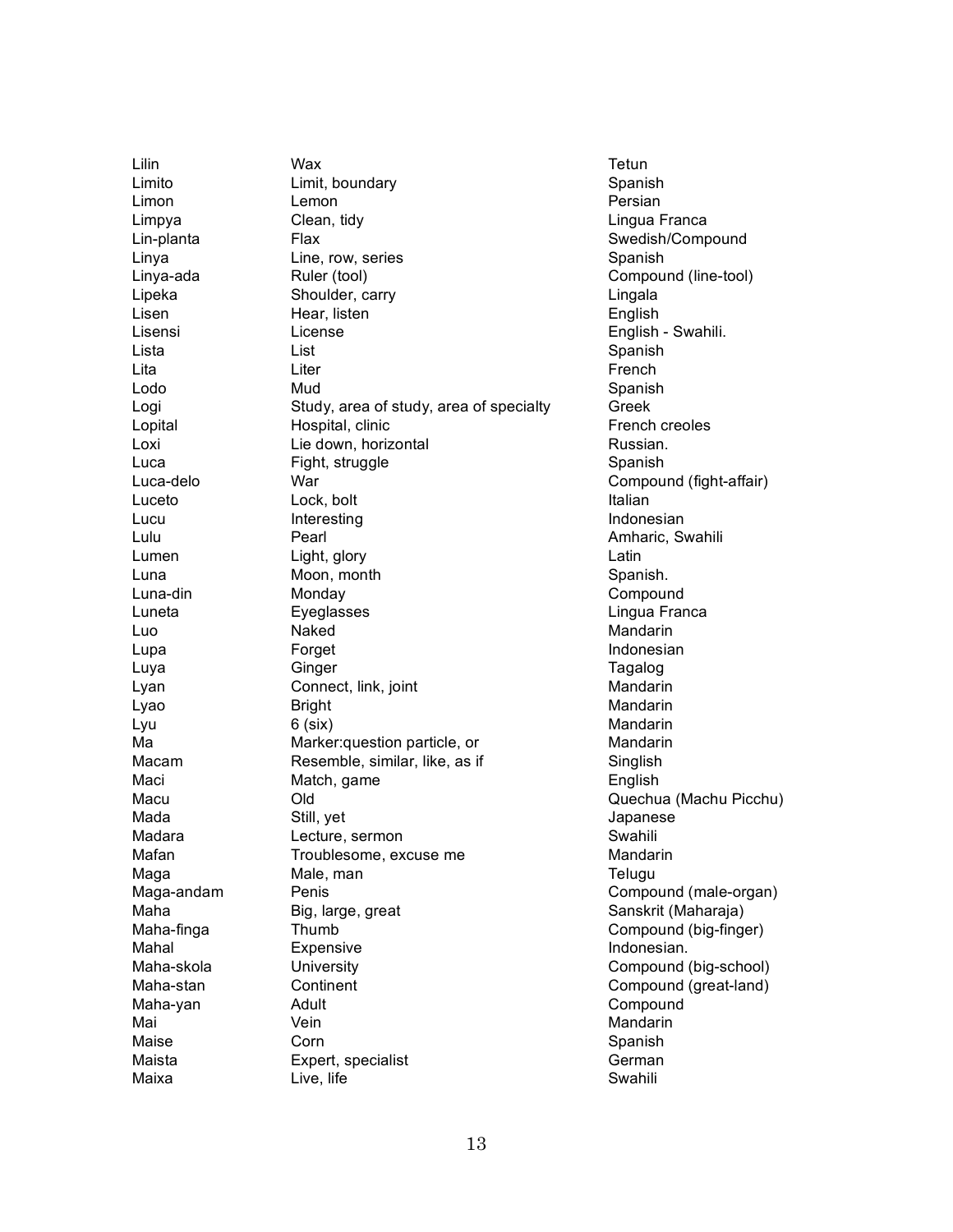Makala Makel Makiya Malato Malato-yan Maleo Mali Malu Malul M a m a Mama-papa M a m b a Mana Manda Mandala Mandi Mandio Mangi Manteka Mantel Masala Masel Maski Mastika Mate Matelo Mati Mau Maxin Medale Medi Medi-din Medika Medi-tali Medusa Meletu Meli Meli-andam Meli-kamisa Meli-xa Melone M e m b a Meme M e m o Menti Mentone M e s a Meta Metal Metro

Article, story, myth, legend Stick, rod, staff Makeup, cosmetic Disease, sick Patient (hospital) E e l Good, assets, property S h a m e Juice, liquid Mother Parents Crocodile Meaning, significance Order (as in restaurant) Circle, round, cycle Bath, bathe Cassava **Busy Butter** Coat Spice Muscle Although, doesn't matter, ignore **Chew** Wait Hammer Die, death Want Machine, device Prize, award, medal Middle, center, core Noon, midday Doctor Lunch Jellyfish Burst, explode Female, woman Vagina **Blouse** Queen Melon, gourd Member, participate Sister Remember, memory Lie, untrth Sheep Table, desk Meter Metal Subway

Arabic **Hebrew** French Lingua Franca Compound (illness-person) Tok Pisin Swahili Singlish Arabic English, etc. Compound Swahili. Swahili Spanish Sanskrit Indonesian. Guarani Mandarin Lingala Indonesian Hindi **Tagalog** Tok Pisin Spanish **Japanese Italian** Singlish - Malay Indonesian English **Italian** Latin Compound (middle-day) Latin Compound Spanish. Indonesian Tok Pisin. Compound (female-organ) Indonesian Compound Lingua Franca English. Mandarin English Lingua Franca Lingua Franca Spanish. Latin English French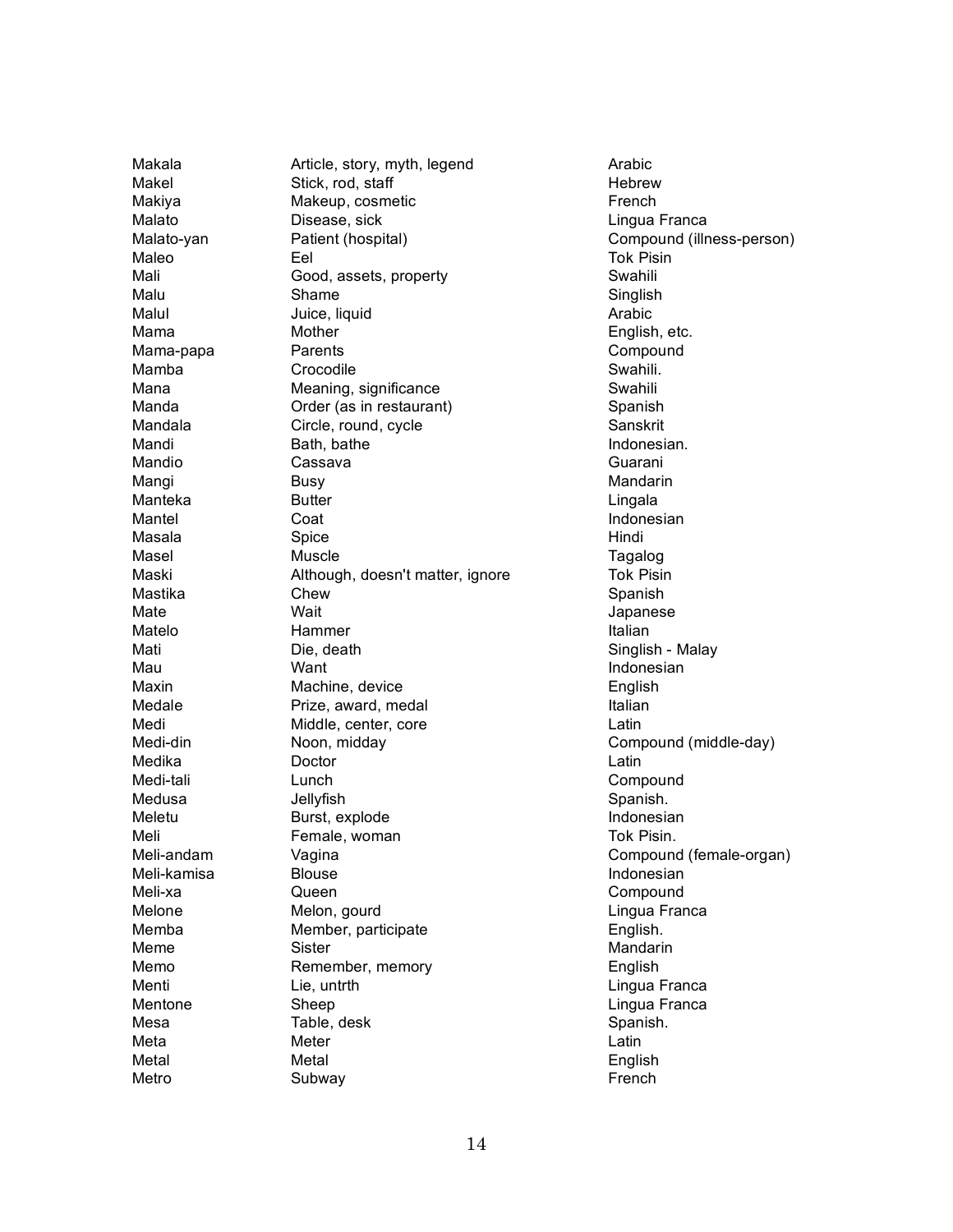M i M i d e Mikasi Mili Milyon Mini Mini-lago Mintaca Mintan Minu Mi-saba Misale Miskin Misu Mi-tasol M i x a Mixa-lei Mixen M o M o a Moana Moana-culi Moana-gasa Moana-milita Moa-suka Moda Mogi Mohem Mole Molsa Momo Momo-tinta Monte Moska Mostela Moto Moxi Moxi-koken Moyo M u d a M u f a Muito Muito-tuti Muka Muli Mulika Mustal Muta M w a g a Mwala

I , m e Stomach **Scissors** 1/1000 (one-thousandth) 1000000 (million) Small Pond District, county, quarter Please, request Menu, set of choices W e **Example** Poor, pitiful Smile Selfish Mouse, rat Rodent Mix, combine, blend Also, too, neither, and More Sea, ocean Pirate Seaweed Navy Prefer Way, method, fashion, style Mosquito Important, serious, major Soft, fine Moss, lichen Peach Pink Mountain, bump, pile Housefly Weasel Motorcycle Steam, gas Steam (cook) Heart, core Waste Mould, mildew Much, many, very, quantity Approximately Face, surface Oyster Herb, medicinal plant Mustard Bend, curve Pour **Bracelet** 

English Turkish. Arabic, Swahili Metric English Latin. Compound (small-lake) Arabic Indonesian Hindi Compound Amharic Indonesian-Arabic Korean Compound (me-only) Russian. Compound (mouse-type) German Bisllama/Japanese English Hawaiian/Maori Compound (sea-thief) Compound (sea-grass) Compound (sea-army) Compound (more-like) **Italian** Korean. Persian Portuguese Catalan **Japanese** Compound (peach-color) Spanish. Lingua Franca Occitan French Swahili Compound (steam-cook) Swahili **Japanese Italian** Portuguese Compound (much-few) Hindi, Malay. Mandarin. **Telugu** T a m i l

Swahili Tok Pisin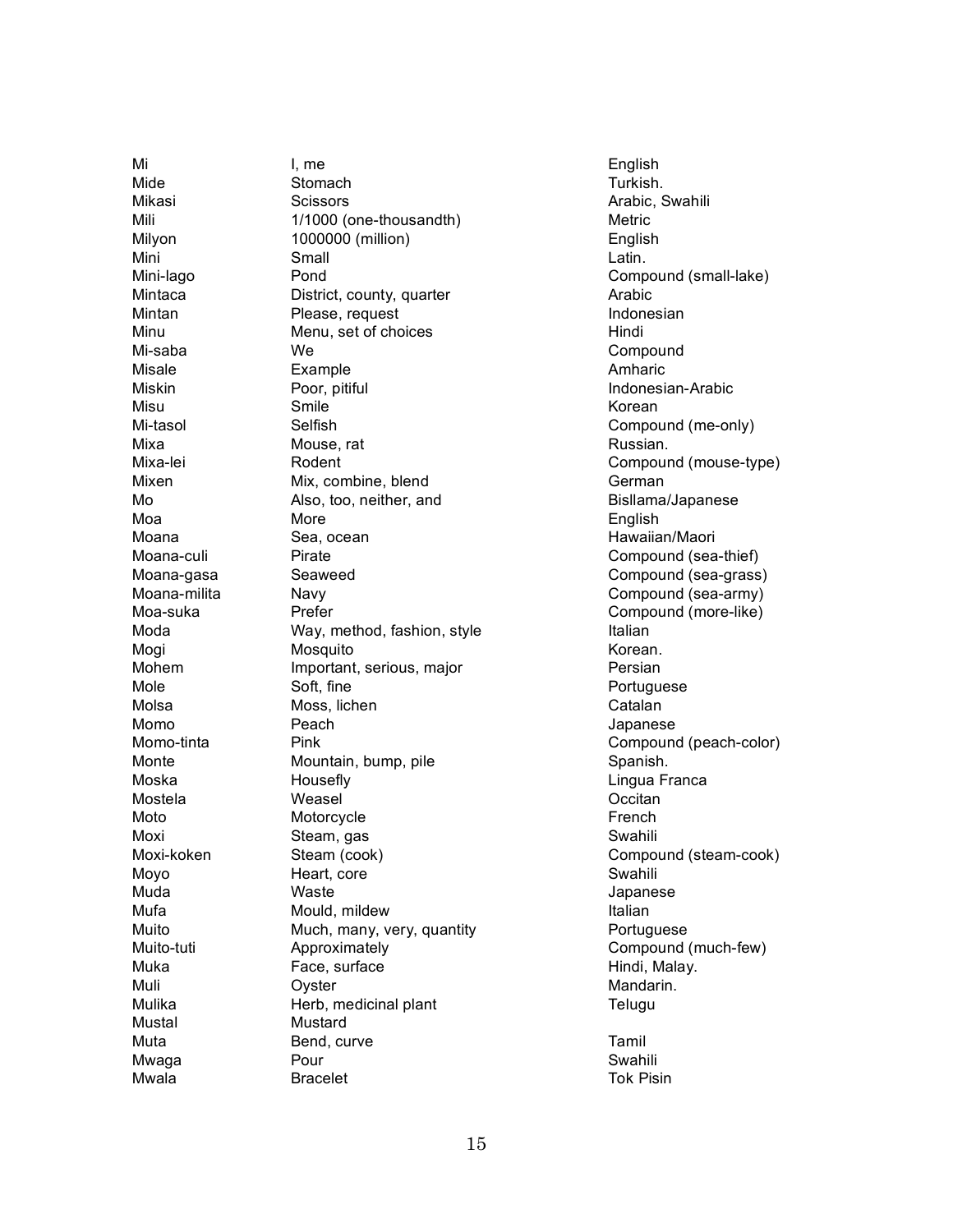Mwan Mwana Mwan-wela Mwayo Mwendo M y a o M y a s o Myasto Myel M y o Myuse Myusika N a N a d i N a g a Naiti N a m N a m i Namtan Napi Naranga Nasen Nata Nawita N e m o N e o Nesu Nige N i l a Nila-cepu N i n **Nipa** Niska N o Noce Nodo Noga Noga-finga Noga-kwelo Nole Nosi **Nube** Nula Nuli N u m a **Nume** Nume-logi Nume-wan Nuwa Nuwe

Same, equal Boy, son While Y a w n Ratio, rate Cat Meat, flesh Town, city Honey Second (unit) Museum Music T h a t River Dragon Find, discover 5 ( f i v e ) Wave **Brown** Diaper Orange Birth, be born S w i m Octopus Smooth, slippery New, young, recently Angry Escape, avoid **Blue Bronze** 9 (nine) Discuss, debate, regarding L o w No (negation) **Night** K n o t Leg, foot T o e Ankle Slave Carry, transport Cloud Channel, ditch, canal Try, effort S w a m p Number Math Most Above, up, on top **Brain** 

T h a i Swahili Compound (same-time) Swahili Swahili Hakka. Russian. Polish French. Mandarin French **Italian** Mandarin Hindi and Bengali. Hindi Russian Vietnamese Japanese (Tsunami) T h a i Hindi, English Sanskrit Latin Lingua Franca **Bislama** Hawaiian. Latin. Javanese **Japanese** Hindi. Compound (blue-copper) German Yoruba Russian English. Spanish **Italian** Russian. Compound (foot-finger) Compound (leg neck) Mandarin Russian Italian. Macaista Mandarin **Japanese** K u t u b a Compound Compound (number-one) T h a i Korean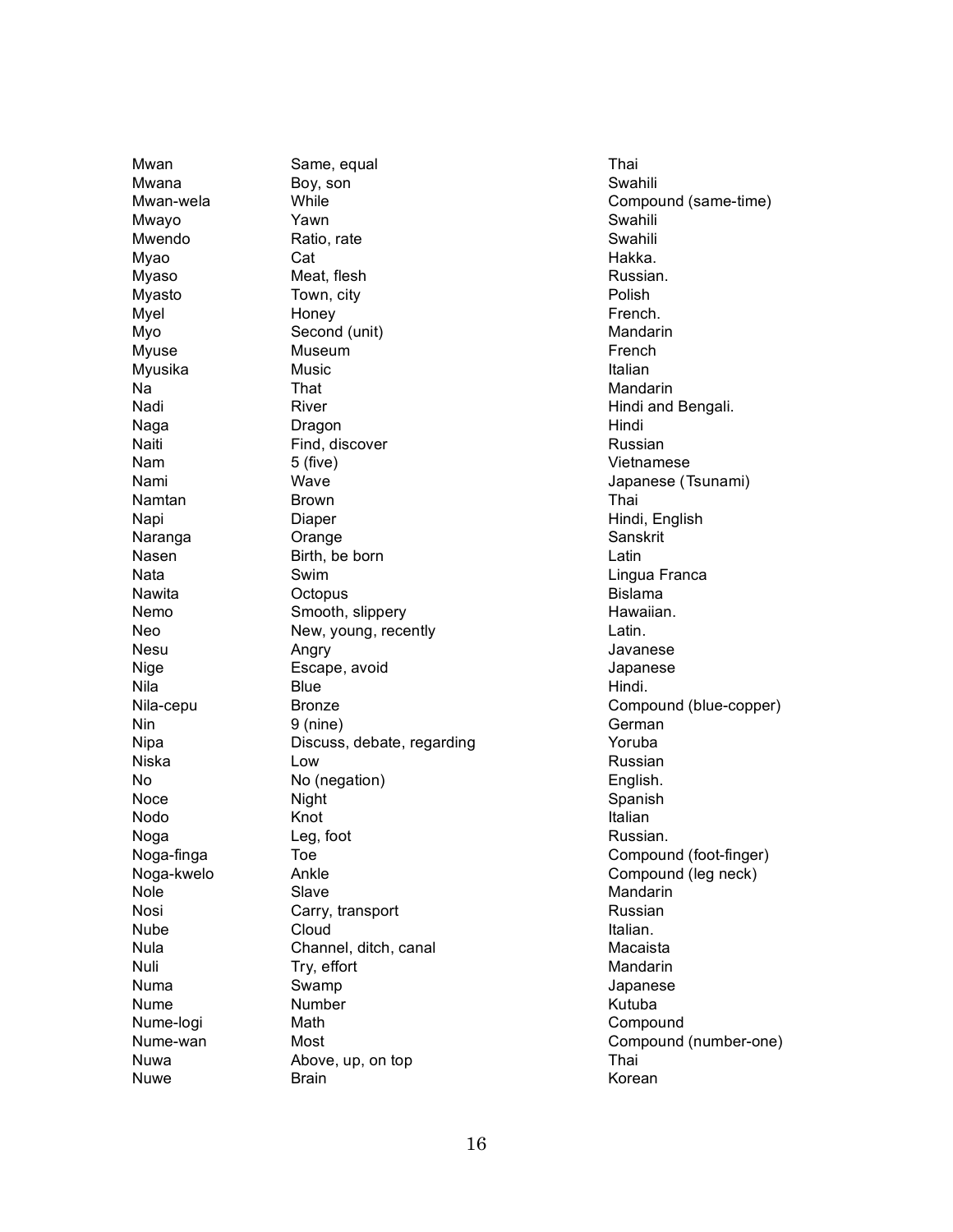Nyama **Animal, beast** Animal, beast Animal, beast Animal, beast Animal Animal Animal Animal Animal Animal Animal Animal Animal Animal Animal Animal Animal Animal Animal Animal Animal Animal Animal Animal Animal Animal Anim Nyama-bustani Zoo Compound (animal-garden) Nyaman Fresh **Indonesian** Nyani Monkey **Swahili**. Nyem Name English - Jamaican Nyendo Clay Clay Clay Clay Clay Clay Clance Clay Clay Nyoka Snake Shake Swahili. Nyuma **After, later, behind, rear** Swahili Nyunyu Cow, bovine Cow, and a Mandarin Oci Drop, fall Japanese Odide **Parrot** Parrot **Parrot** Parrot **Parrot** Parrot **Parrot** Parrot **Parrot** Parrot **Parrot** Parrot **Parrot** Parrot **Parrot** Parrot **Parrot** Parrot **Parrot** Parrot **Parrot** Parrot **Parrot** Parrot **Parrot** Parrot **Parrot** Ofen Oven, kiln German German Ofi Off, turn off English Ofisa Officer, official, executive English Ogongo Ostrich Yoruba Oke Agree, accept, fit, match English Olyo Oil Oil Portuguese Olyo-koken Fry (deep) Compound (oil-cook) Oma Grandmother Grandmother Channels Dutch Oma-opa Ancestor Compound (grandmother-grandfather) On On, turn on Contract on English Onamen Ornament, decoration English Onana Meet, welcome, meeting and Swahili Ondoa **Remove, take off** Swahili Opa Grandfather Grandfather German Open Open English Oso Bone Bone Portuguese. Oso-fyela Calcium Compound (bone-stuff) Osyen Autumn **Autumn** Autumn **Russian.** Oyo Eye Eye Spanish. Oyo-gaxi Eyelash Compound Pada **Dig Reserves Dig Korean** Pafe **Perfect, complete, exactly Particle Particle Prench** Pafon **Peacock Peacock** Spanish Pafu Channel Lungs Channel Channel Swahili Pahel Puzzle, riddle Hindi Pakai Charles Use, wear, with, ride Charles Charles Singlish. Pakexi Package, parcel Tagalog - English Pal 8 (eight) 8 (eight) Rorean Palam Bridge **Tamil** Palasa Stripe Stripe Stripe Stripe Stripe Stripe Stripe Stripe Stripe Stripe Stripe Stripe Stripe Stripe Strip Palem Tray Transformation of the Telugu Palma Palm, sole Spanish Palma-kayu Palm tree Spanish Palo **Hug, envelop, include** Kupang Malay Paloncino Balloon **Balloon** Italian Pana Swahili Nide Swahili na Swahili na matsayin na sanada a shekarar na Swahili Pana-malato Epidemic English English Pane Bread Bread Italian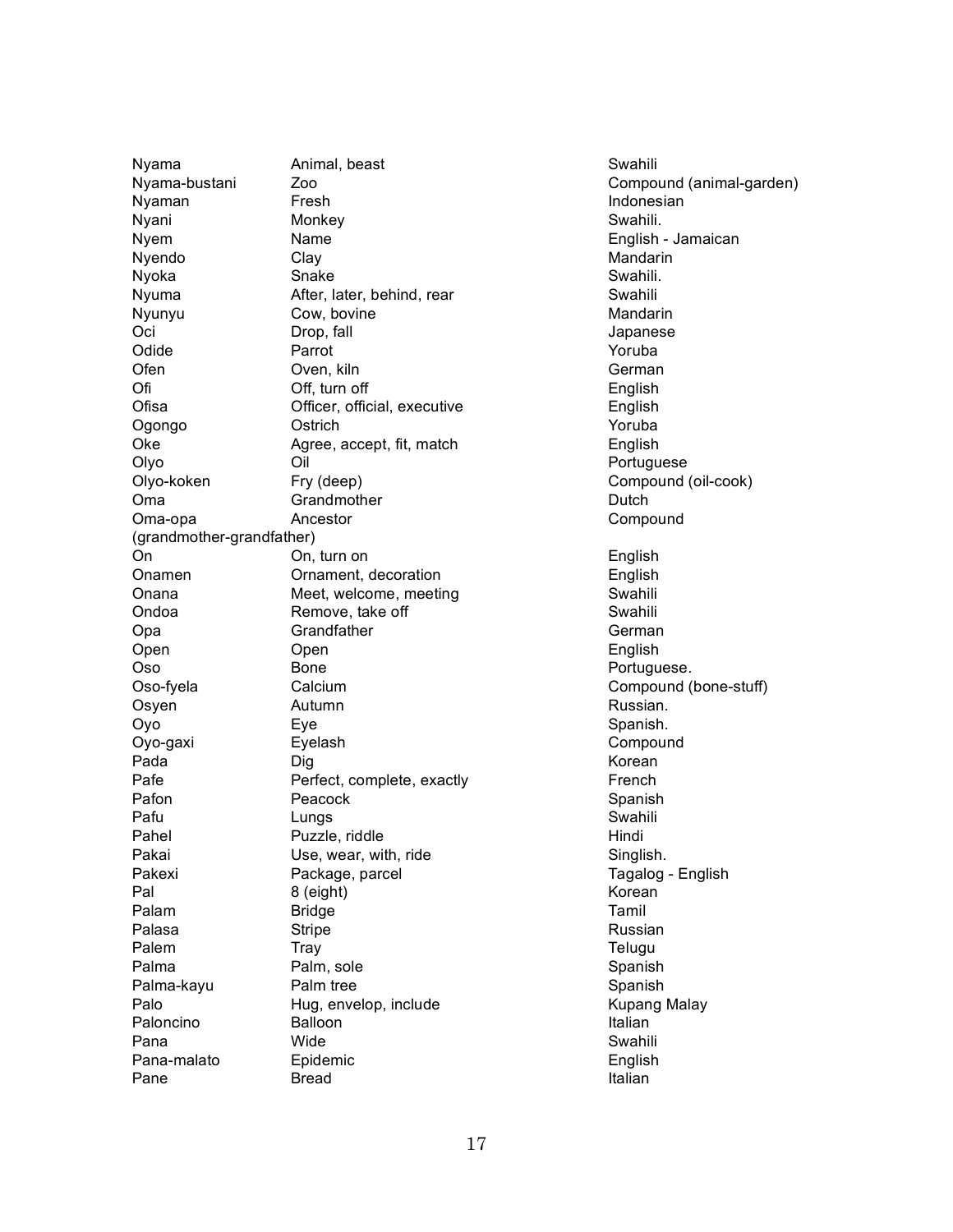Panela Panela-koken Panil Pantalon Panya Papa Papye Para Paseli Pasin Pastanaga Pasti Patala Patata Pati Pau Paya Payaso Peca Peco Pela Pela-kalim Pela-yan Pembe Penam Pensa Pensil Pepino Pesa Peso Pestan Petalo Pexa Piano Pikante P i k e Pikin Pila P i l i Pili-din Pilipili Pilya P i m a Pingwo Pinsan Pintu Pinya Pipa Pipa-maista Pisi

Pot F r y Cheese Pants, trousers Nail, claw Father Paper Pear Parsley Custom, tradition, habit Carrot Certain, certainly Thin, narrow Potato **Bandage** Bubble, foam Degree, measure, extent Clown Break, destroy Chest (body) Thing (item, one), counter particle Noun Individual Horn P a n **Think** Pencil Cucumber Money Measure, evaluate **Breast** Petal Job, occupation Piano Spicy Sting Child, descendant Support, pillar Next **Tomorrow** Pepper **Battery** Pepper, green **Apple** Cousin Door, gate Pine Pipe Plumber Urine

Portuguese Compound (pan-cook) Hindi French, Hindi. Hindi Various. French Romanian Korean-English Tok Pisin Catalan Indonesian Hindi Spanish-Nahuatl Hindi Mandarin Hindi Spanish Singlish - Malay. Spanish Tok Pisin Compound (thing-word) Compound (piece-person) Swahili **Telugu** Spanish English Portuguese From Hindi, Urdu, Bengali. Spanish Persian Spanish Hindi **Italian** Spanish French Sranan English Swahili Compound (next-day) Swahili. Portuguese. Mandarin **Tagalog** Indonesian **Italian** 

Hungarian

Compound (pipe-specialist)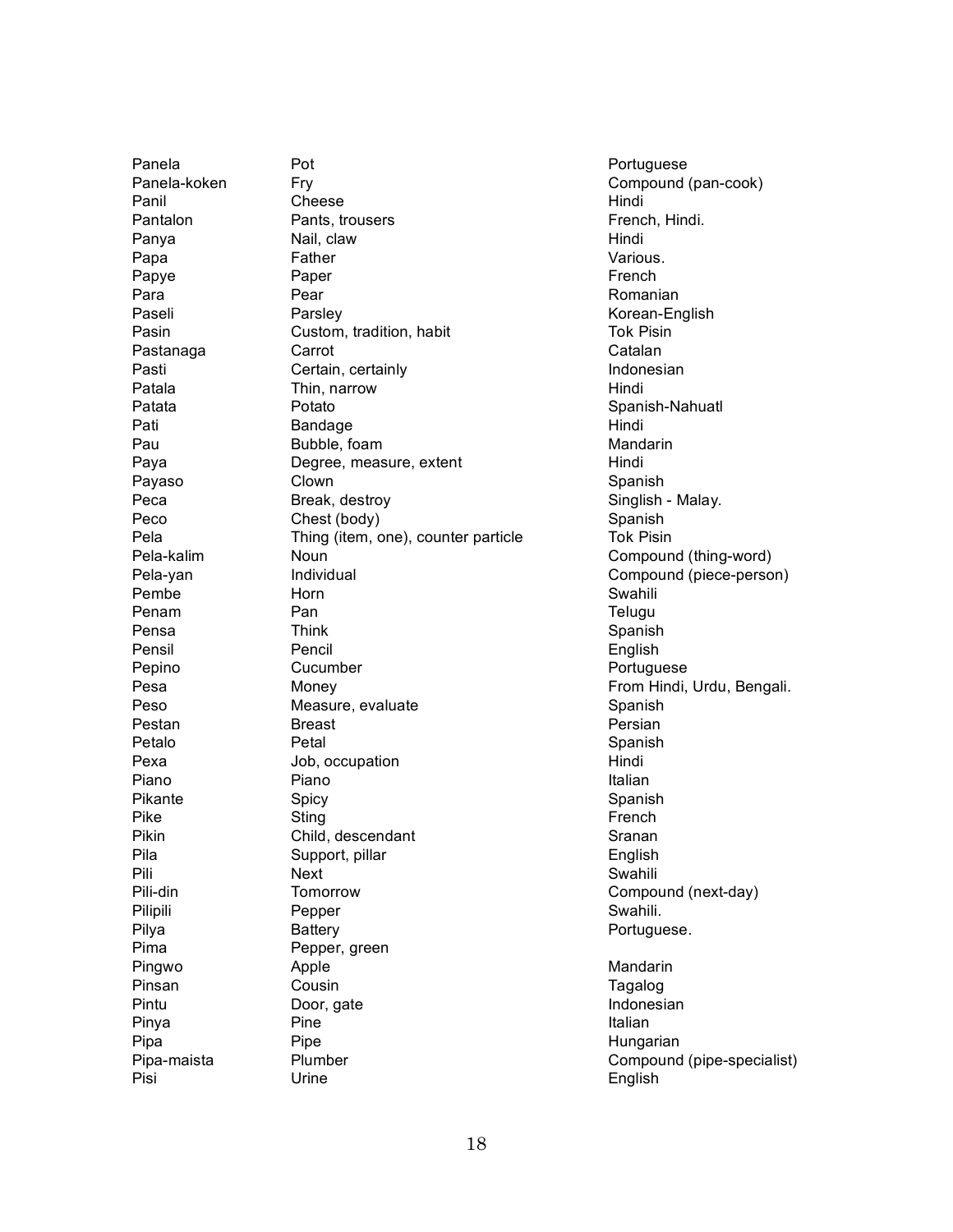| Pistol      | Gun                                                                          | English                 |
|-------------|------------------------------------------------------------------------------|-------------------------|
| Piza        | Pizza                                                                        | Italian                 |
| Plana       | Plan, design                                                                 | Spanish                 |
| Plano       | Flat., level, tranquil                                                       | Spanish                 |
| Planta      | Plant                                                                        | Latin.                  |
| Plastika    | Flexible, elastic, plastic                                                   | Spanish                 |
| Plomo       | Lead (metal)                                                                 | Spanish                 |
| Plu         | Plough                                                                       | Czech                   |
| Pluma       | Feather                                                                      | Spanish                 |
| Po (fo)     | Marker: indirect object, possessive, target, locative, instrumental Jamaican |                         |
| Poce        | Pocket                                                                       | Unknown                 |
| Polisi      | Police                                                                       | English, etc.           |
| Polole      | Straight, proper                                                             | Hawaiian.               |
| Pomada      | Cream                                                                        | Spanish                 |
| Pomogi      | Help, service                                                                | Russian.                |
| Pompa       | Pump                                                                         | Italian                 |
| Ponda       | Crush                                                                        | Swahili                 |
| Pone        | Put, place                                                                   | Spanish                 |
| Ponu        | Full, fill, satisfy                                                          | <b>Kupang Malay</b>     |
| Popol       | Carpet, rug                                                                  | Quiche                  |
| Posti       | Send, mail                                                                   | Finnish                 |
| Pula        | Red                                                                          |                         |
|             | Flea                                                                         | Tagalog<br>Italian      |
| Pulce       |                                                                              |                         |
| Puli        | Tiger                                                                        | Tamil                   |
| Pulo        | Island                                                                       | Tagalog                 |
| Pulso       | Pulse, beat, rhythm                                                          | Spanish                 |
| Pulya       | <b>Bullet</b>                                                                | Russian                 |
| Punda       | Donkey                                                                       | Swahili                 |
| Punda-hisan | Mule                                                                         | Compound (donkey-horse) |
| Pupe        | Doll, puppet                                                                 | French                  |
| Puse        | Grow, expand, increase, push                                                 | French                  |
| Puska       | Bush, shrub                                                                  | Finnish                 |
| Pwante      | Sharp                                                                        | French                  |
| Pwasan      | Fish                                                                         | French                  |
| Pwasan-pafu | Gills                                                                        | Compound (fish-lung)    |
| Pyaga       | Ulcer, sore                                                                  | Italian                 |
| Pyasa       | Plaza, square                                                                | Italian                 |
| Pyata       | Market                                                                       | Romanian                |
| Pyega       | Fold                                                                         | Italian                 |
| Pyel        | Skin, bark, leather, surface                                                 | Spanish.                |
| Pyola       | Lace                                                                         | Spanish                 |
| Radio       | Radio                                                                        | English                 |
| Ranka       | Frame                                                                        | Indonesian              |
| Sa          | Marker: irrealis mode                                                        | Negerhollands           |
| Saba        | All, every, each, both                                                       | Hindi.                  |
| Sabai       | Comfort                                                                      | Thai                    |
| Saba-wela   | Always, forever                                                              | Compound (all-time)     |
| Sabe        | Know, can, ability                                                           | Spanish                 |
| Sabun       | Soap                                                                         | Arabic                  |
| Sabun-fyela | Potassium                                                                    | Compound (soap-stuff)   |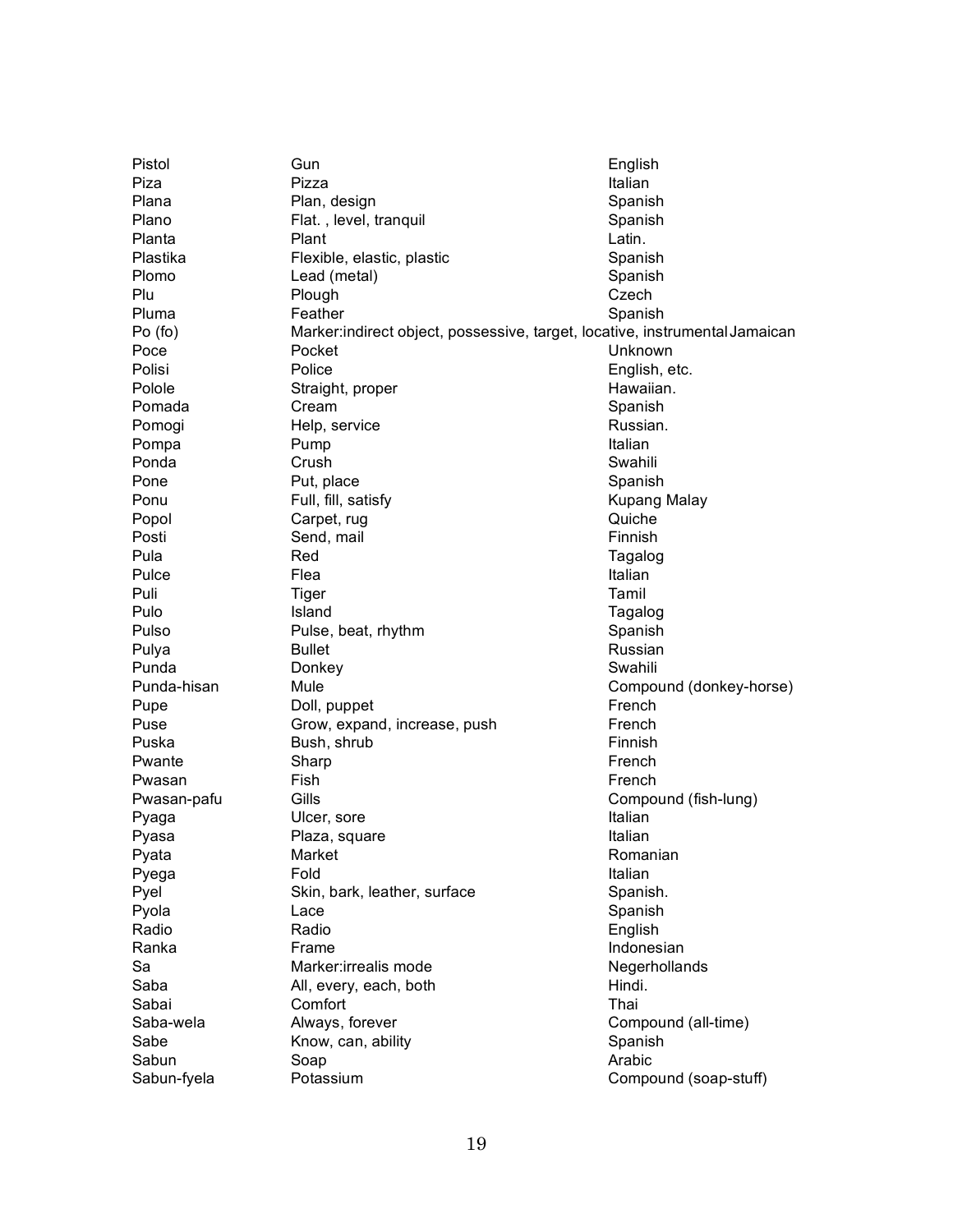Safari Sahara Sahel Sakal Saki Saki-yan Sakura S a l a Salada Salari Sale Sale-fyela S a m a n S a n S a n a Sana-kasa (manufacture-place) Sandal S a n e Sango Sani S a n s a Sansa-fyela San-sumi Santai S a o Sapan S a s a S a s e Sase-puse Sase-stapi Sase-tanul Sase-wan Satu Satya Satya-hefi S a w a S e b a d a S e g a S e k a Seka-holom Seka-koken S e k a m S e l Selo Selori Selten S e m S e m a Semanya

Journey, trip Desert Beach, seashore Beard, moustache Pain, suffer Victim Cherry Wrong, error Salad Wage, salary Salt Sodium Fine, levy, tax, tariff 3 (three) Make, produce, build Factory, plant S h o e Stage Coral Plate, dish, saucer **Breathe** Oxygen **Triangle** Relaxed Sweep, broom Polite Sudden, suddenly Cause, make, compel Nourish, raise **Brake** T e a c h Unify Stew True, truth Mass (weight) Sour **Barley** S a w D r y **Thirsty** B a k e Abdomen, belly Cell Tape (adhesive) Celery Rare, unusual 7 (seven) Say, speak Week

Swahili Arabic Arabic. **Turkish** Indonesian Compound (suffer-person) **Japanese** Singlish - Malay Spanish. English **Italian** Compound (salt-stuff) Singlish Mandarin Hindi? Compound English Persian/Turkish **Japanese** Lingala Hindi Compound (breathe-stuff) Compound Indonesian Mandarin Indonesian Hindi. Close to Japanese. **Japanese** Compound (make-grow) Compound (make-stop) Compound (make-learn) Compound (make-one) T h a i Hindi Compound (true-heavy) English Spanish **Italian** Spanish Compound (dry-throat) Compound (dry-cook) Persian English English Japanese-English German Russian Swahili Spanish.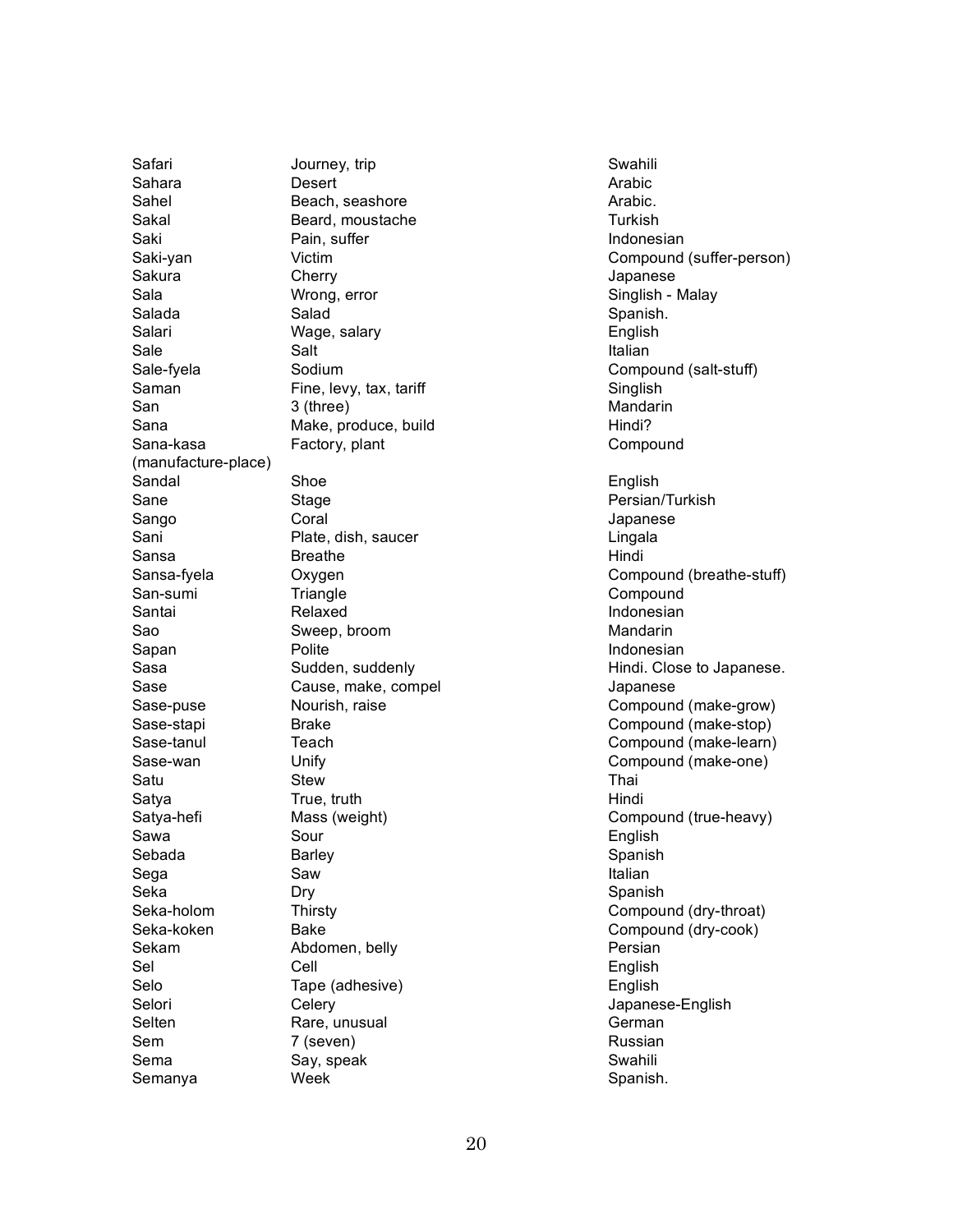| Semya       | Seed, origin                                 | Russian                   |
|-------------|----------------------------------------------|---------------------------|
| Senda       | Path, trail, orbit, road                     | Portuguese                |
| Senti       | 1/100 (one-hundreth)                         | Metric                    |
| Sepya       | Squid                                        |                           |
| Sesami      | Sesame                                       | English                   |
| Sewa        | Rent, borrow, debt                           | Indonesian                |
| Si          | Yes, marker of suggestion                    | Spanish                   |
| Sian        | Boring, frustrating                          | Singlish                  |
| Sifa        | Attribute, feature, quality, -ness           | Arabic                    |
| Sifa-kalim  | Modifier, adjective                          | Compound (attribute-word) |
| Sifle       | Whistle, flute                               | French                    |
| Sifu        | Admire, praise                               | Swahili.                  |
| Sika        | Coin                                         | Hindi                     |
| Siku        | Elbow                                        | Indonesian                |
| Sile        | Weapon, arm                                  | Kurdish                   |
| Silka       | Silk                                         | Tamil                     |
| Silni       | Strong, loud, power                          | Russian                   |
| Sima        | Summit                                       | Lingua Franca             |
| Simba       | Lion                                         | Swahili                   |
| Sine        | Film, cinema                                 | French                    |
| Sinki       | Zinc                                         | Finnish                   |
| Sinto       | Belt, zone                                   | Porguguese                |
| Si-si-papye | Agreement, treaty, contract                  | Compound (yes-yes-paper)  |
| Sistem      | System                                       | English                   |
| Siya        | <b>Black</b>                                 | Persian.                  |
| Skala       | Stairway, stairs                             | Italian                   |
| Skapeta     | Sock                                         | Polish                    |
| Skati       | <b>Skirt</b>                                 | Swahili                   |
| Skola       | School                                       | Latin                     |
| Skopi       | <b>Brush</b>                                 | Italian                   |
| Slabi       | Loose                                        | Russian                   |
| Sofi        | Wise, wisdom, teaching, philosophy, religion | Greek                     |
| Sofi-kitabo | Encyclopedia                                 | Compound (wisdom-book)    |
| Sol         | Sun                                          | Spanish                   |
| Sol-eskale  | Dawn                                         | Compound (sun-rise)       |
| Sol-fula    | Sunflower                                    | Compound (sun-flower)     |
| Sol-fyela   | Helium                                       | Compound (sun-stuff)      |
| Sol-oci     | Dusk                                         | Compound (sun-sink)       |
| Sol-wela    | Daytime                                      | Compound (sun-time)       |
| Soma        | Read                                         | Swahiili.                 |
| Sombon      | Arrogant                                     | Singlish                  |
| Somon       | Salmon                                       | Turkish                   |
| Sona        | Gold                                         | Hindi.                    |
| Sonya       | Dream                                        | Spanish                   |
| Sopa        | Soup                                         | Spanish                   |
| Sori        |                                              | English                   |
| Sose        | Apologize, sorry<br>Sauce                    |                           |
|             |                                              | Turkish                   |
| Sosisu      | Sausage                                      |                           |
| Sowa        | Owl                                          | Polish                    |
| Spatyu      | Space, interval                              | Romanian                  |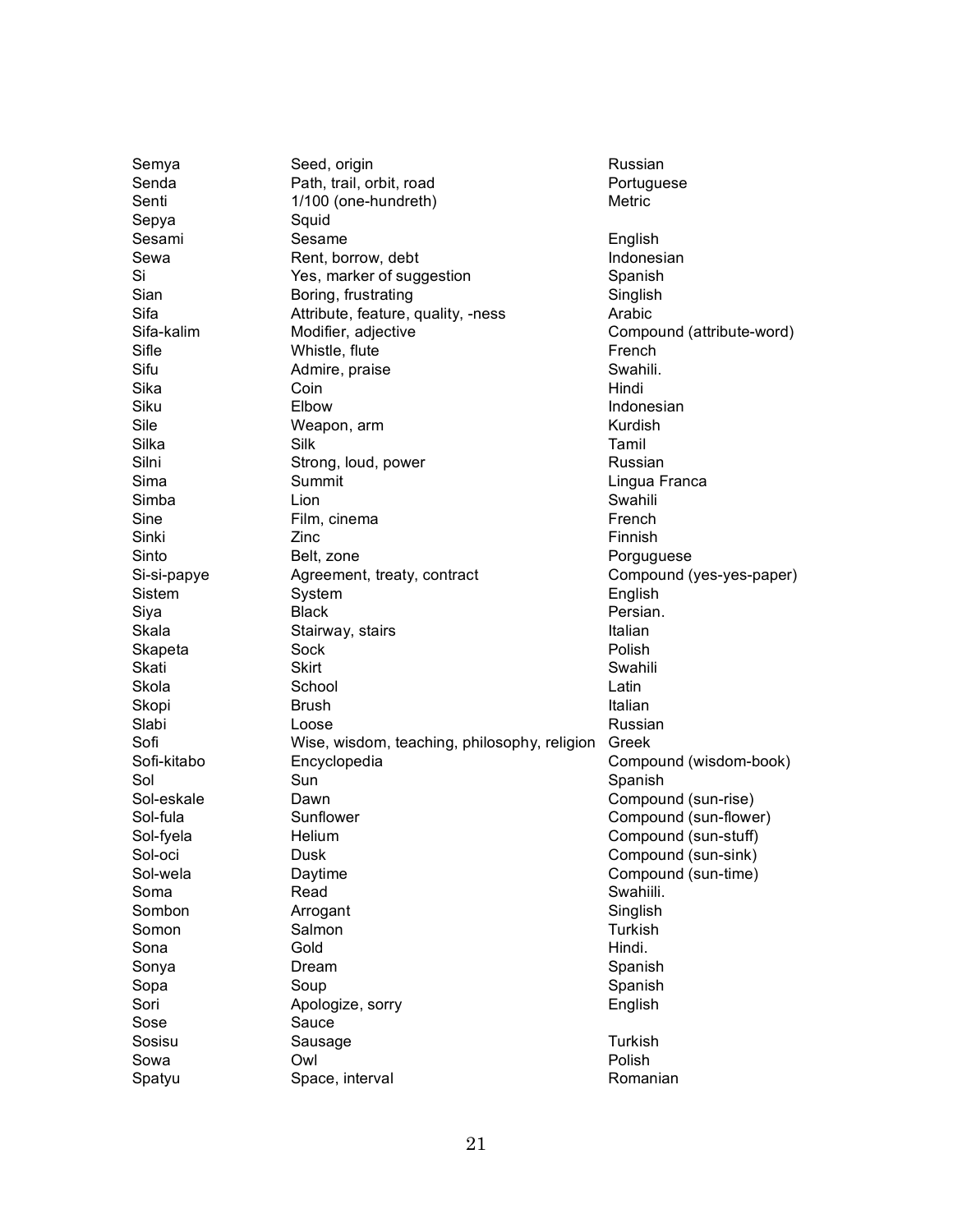Spika Spilen Spilin Spilo Spina Sponya Spun S t a Stafu Staha **Stampa** Stan Stan-kepala Stanyu Stapi Stasion Stato Stela Stilo Subi S u k a Sukali S u m i S u m u Sunya S u s a Susi S u s u Sutwa Swai Swali S w a n a Swanye S w o Swono Syenta T a T a b a k o T a c o **Tafele** T a h a n T a i f a Taikun **Tainan** Takan Takisi T a l a T a l i T a m a T a m b a

Nail, spike, stab, pierce Play Spleen Pin, needle, sting Spine, backbone, ridge Sponge, absorb Spoon, ladle Marker:nonpunctual aspect, copula Employee, worker Respect Base, foundation Country, land, place President, premier T i n Stop, cease Station Province, state Star P e n Receive, be (passive), happen to Like, fancy Sugar Corner, angle Poison, toxin 0 (Zero), none, empty Difficult, complicated Worry, concern Suck, absorb, soak S e w Beauty, beautiful Girl, daughter Argue, dispute, quarrel Heal, repair, take care of Place, position Sound, noise Feel, sense He, she, it Cigarette, tobacco Clock Board, shelf **Endure** Tribe, nation Business leader Accident, catastrophe Hit, beat, kick, attack, collide T a x i **Bottom** Meal **Hemp** A d d

Swahili German English **Italian** Latin Spanish English Portuguese creoles English Swahili Hindi Compound (country-head) Romanian English Indonesian **Italian** Latin French French, subir. Singlish **Tagalog Japanese** Swahili Sanskrit Indonesian French Tetun Sanscrit Thai. **Nagamese** Lingala French Mandarin. **Italian** Spanish Mandarin Spanish German Latvian Singlish Swahili **Japanese** Vietnamese Singlish English Hindi. Hindi Mandarin Indonesian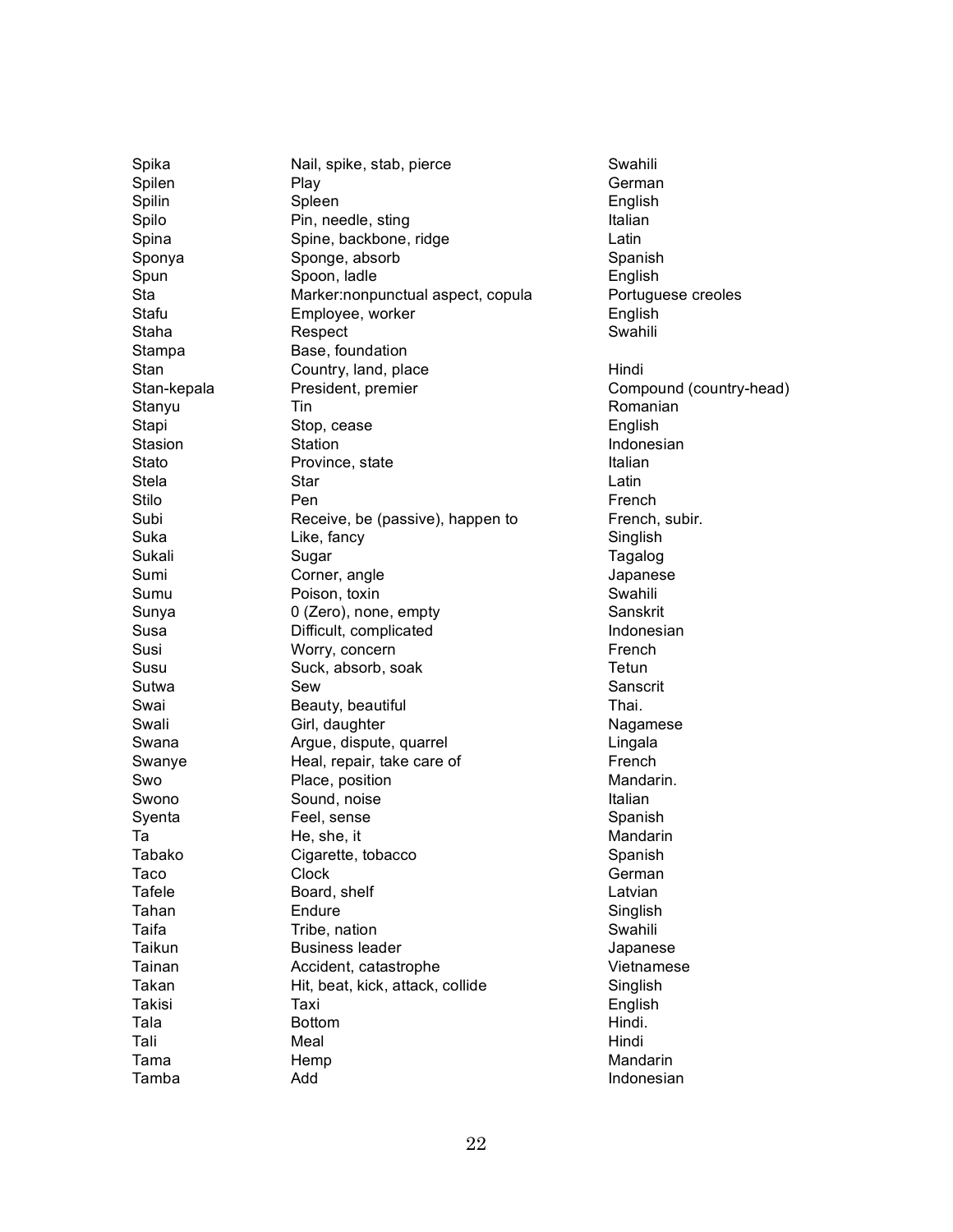Tami-kayu Oak Finnish. Tanda Cold Cold Hindi Tanti Win Vietnamese. Tapi But But Singlish Ta-saba They They Compound Tasol **Only, alone** Context Context Context Context Context Context Tok Pisin Tasol-ale **Automatic** Compound (alone-go) Tate Stand, vertical Japanese Tate-medi Neutral Compound (stand-middle) Tatom Fist Fist **Thai** Tawa Tower Japanese Tawala Govern, rule, dominate Covenhili Taxa Crown, cap Crown, cap Swahili - Persian Tebal Thick, fat, dense Indonesian. Tebye Special Second Special Second Second Second Mandarin Tefa Lose Amharic Teli TV English Teliti **Accurate, precise Indonesian** *Accurate*, precise **Indonesian** Tema Theme Theme Spanish Tembo Elephant Element Swahili Temen Dark Dark Slovene Tene Have, hold, with, own, Spanish. Tene-nuli Serious, diligent Compound (have-effort) Tentu **Of course, naturally Indonesian** Testa Evaluate, test English Testi Delicious Delicious Belizean Tibi Tuberculosis, consumption Hindi Tike French Tini Swahili Tinta Color, paint Color, and Spanish Tinte Crystal Vietnamese Tobe Brick, tile Brick, tile Coptic Tobi Fly, jump Japanese Tobi-maxin Airplane Airplane Compound (fly-machine) Tobi-mixa Bat (animal0 Compound (fly-mouse) Toki Language, talk, converse English Toko Store Store Indonesian Toma Take, ingest, drink Toma Spanish Tomato Tomato Nahuatl Tomo Accompany, with, together, mutual Japanese Tomo-kule Parallel Compound (together-run) Tonelo Tunnel Tunnel Spanish Tono Tone, note, pitch Tono Spanish Topi **Hat** Hat From Persian, Hindi, Bengali, Indonesian. Or kapelo from Lingua Franca. Toyo Fertile, bountiful, abundant Japanese (Toyota) Tufan Storm Storm Arabic Tuli Dust Indonesian Tumpul Blunt, dull Indonesian Tun Buttocks, bottom **Mandarin**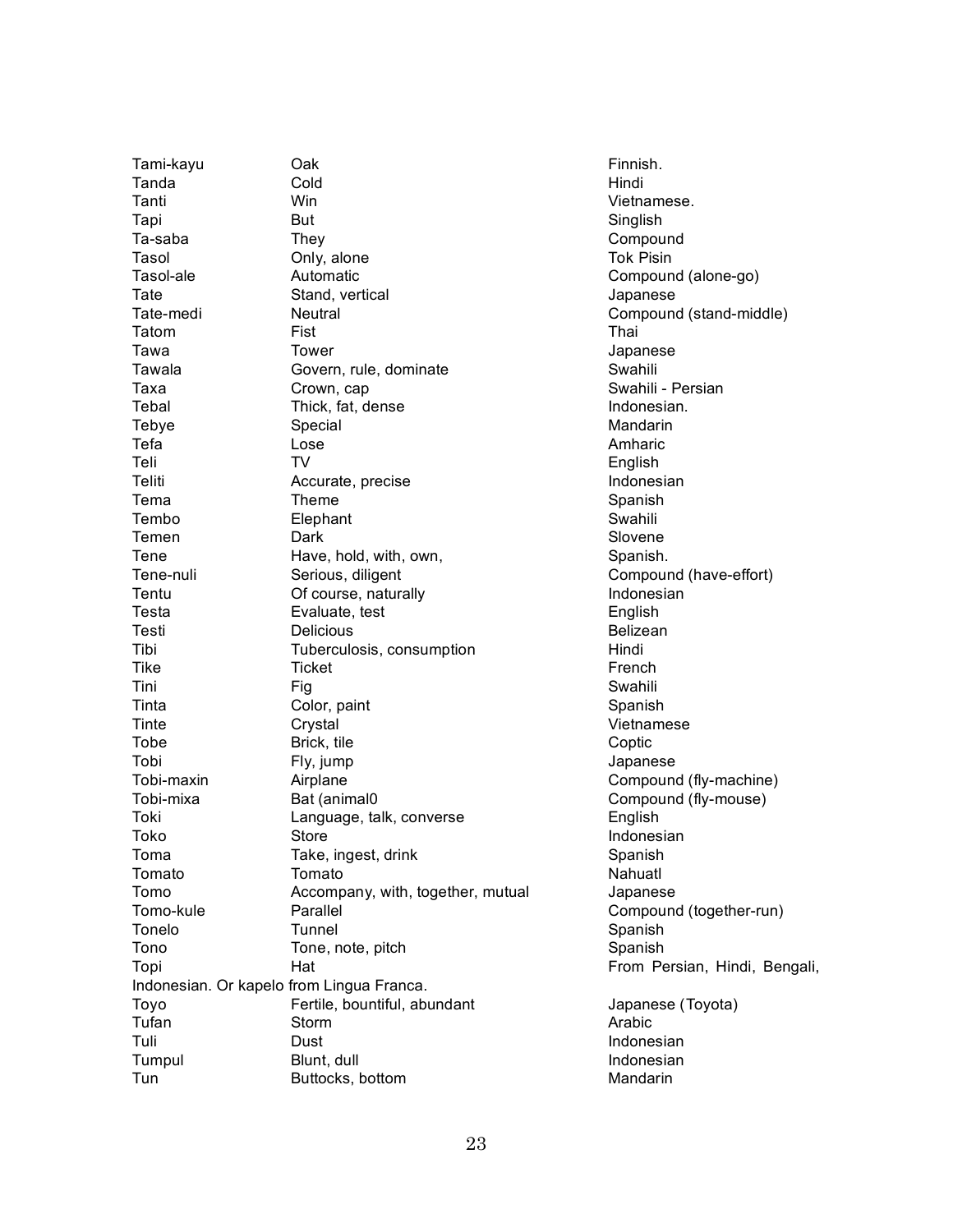T u n - fo s a T u p a Tuti T u x e **Twala Twale Twiga Twono Tyen** Tyen-bage Ukali Ulda Ulu Unwan Usan Utando Utero Wade Wadi Waito Wakil W a n Wan-damu Wasi Waya W e fo Wefo-fyela Weipa Weipa-stela Wela Wela-wela W e n Wen-kanun Wenti Wesna Wiki Woli-xa Wolni Woniu X a X a l o X a m a X a m a l X a m i Xanti Xa-pikin Xato Xenti X i X i m a l

Anus **Throw** Few, little Touch, feel **Towel Toilet Giraffe Thunder** Sky, heaven Rainbow Acid, ferocious Cry, weap D o g **Address** Umbrella Membrane, film, crust Womb, placenta Clear, pure Valley Outside Vice, deputy 1 ( O n e ) Relative Wash Wire E g g Sulfur Tail, end Comet Time, weather, season Occasionally, sometimes Writing, culture **Grammar** Problem Spring (season) Fast, early K i n g F r e e Snail Monarch Shallow Candle North Spouse, honorific Peace, hello Prince, princess Castle Body, reflexive 4 (four) L e ft

Compound Swahili Wolof French Malay-Portuguese French. Swahili **Italian** Mandarin (Tienanmen) Compound (sky-arch) Swahili Korean Bambara. Arabic Korean Swahili Spanish Arabic Arabic. Mandarin Indonesian English Compound (one blood) Saramaccan English Spanish Compound (egg-stuff) Mandarin Compound (tail-star) T h a i Compound (time-time) Mandarin Compound (writing-rule) Mandarin Russian. Hawaiian Compound Polish Mandarin Persian English Arabic Arabic Bengali. Hindi Compound French Mandarin **Japanese** Arabic.